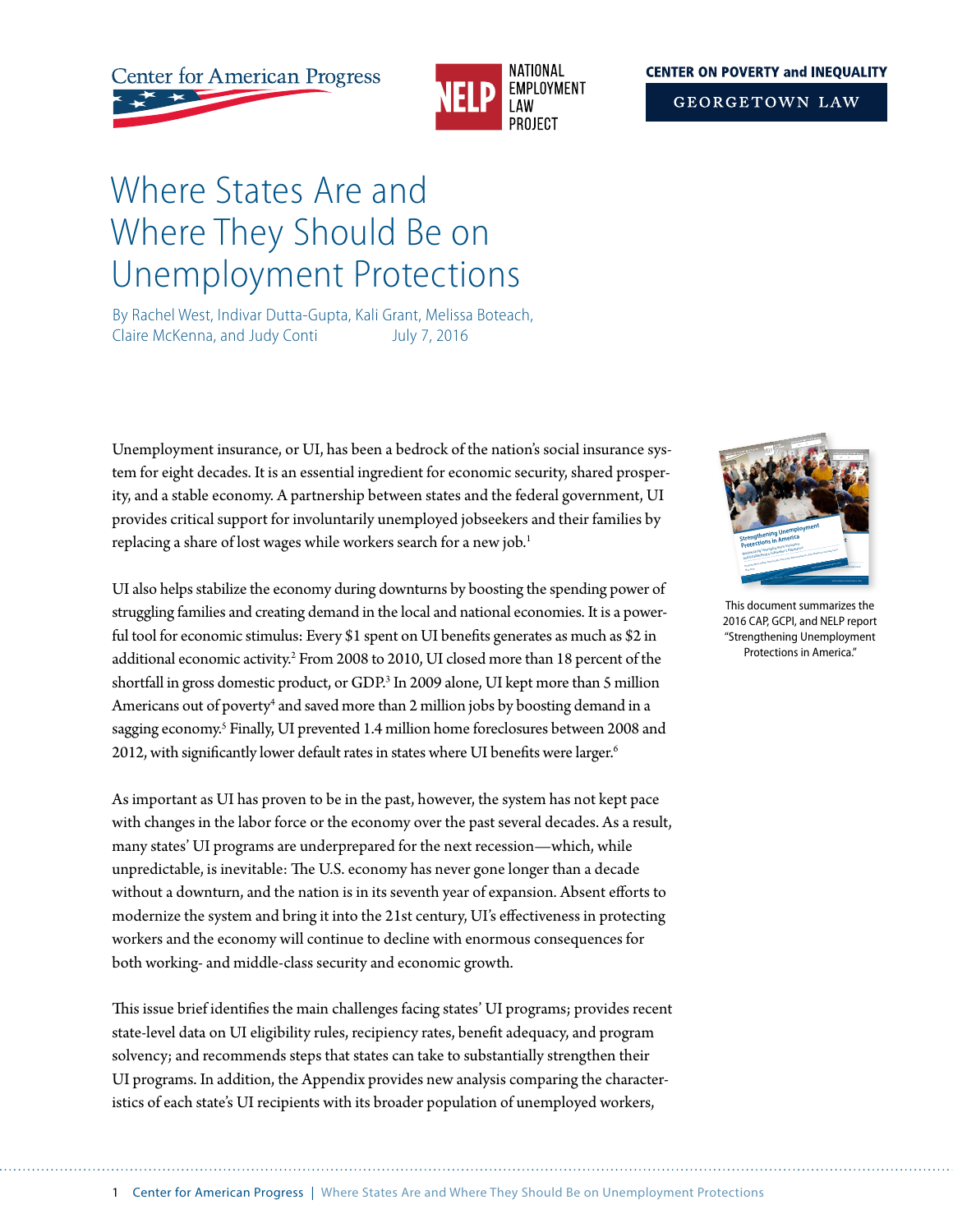showing which groups of jobseekers state programs have underserved in recent years. The recommendations provided in this brief are based on a new comprehensive proposal to modernize UI, "Strengthening Unemployment Protections in America," developed by the Center for American Progress, or CAP; the Georgetown Center on Poverty and Inequality, or GCPI; and the National Employment Law Project, or NELP.<sup>7</sup>

States have tremendous flexibility over changes to their UI programs, particularly in the areas of program eligibility, benefit adequacy, and financing. The CAP, GCPI, and NELP report calls on the federal government to play a broader, more assertive role—both in setting stronger minimum standards and in providing more resources to states—but states need not wait for congressional action to enact key reforms to UI. The recommendations below would dramatically improve states' UI protections, significantly increasing economic security for working families, boosting labor force participation, and protecting states' economies against the next recession.

# Key challenges facing the unemployment insurance system

- 1. Technology and globalization mean that many jobs lost in recent years are not returning and that workers need to retrain for employment in a different sector. Yet too few unemployed workers have access to tools for successful re-employment, first employment, and/or training.
- 2. Changes in the American workforce in the past 80 years mean that workers are more vulnerable than ever to involuntary unemployment. Yet UI's reach has been undermined by policy choices that severely restrict the number of unemployed workers it reaches. As a consequence, in 2015, only about one in four unemployed workers received UI—a historic low.<sup>8</sup> And in 13 states, fewer than 20 percent of unemployed workers were protected by UI, as Table 2 shows.<sup>9</sup> Low and shrinking eligibility has disproportionate effects on women, younger workers, workers of color, and those with alternative work arrangements.
- 3. Since UI was first enacted, recoveries from recessions have become slower and increasingly jobless. At the same time, UI's capacity as an automatic macroeconomic stabilizer has been steadily undermined by policy decisions, including states making deep cuts to benefit eligibility and adequacy while neglecting necessary improvements to financing. As of 2015, for example, fewer than one in three states had even the minimally adequate level of reserves in their UI trust funds.<sup>10</sup> As a result, the UI system is unprepared for the next recession.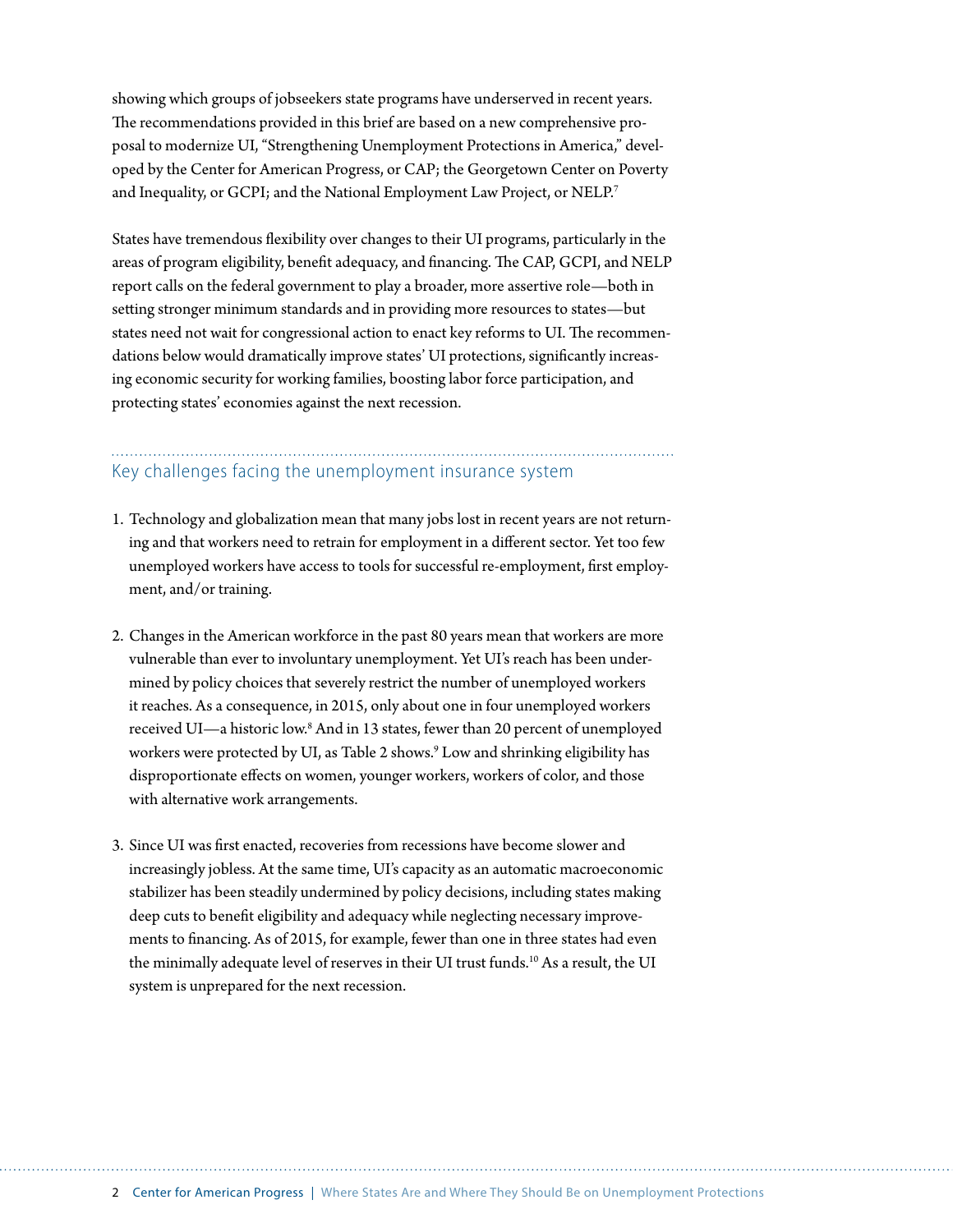# Modernizing states' unemployment insurance programs

The new proposal from CAP, GCPI, and NELP develops recommendations for Congress and state governments that would substantially strengthen and modernize the UI system. When enacted, these reforms would protect more working families from the risk and hardships of unemployment by ensuring a robust employment, training, and income-security system for involuntarily unemployed workers. In addition, these reforms would prepare and protect state and national economies against future recessions.

The report calls for new federal standards for the UI system and proposes significant increases in federal funding to states—including for expanded re-employment services, information technology infrastructure upgrades, and program administration to help achieve these standards. The proposal would lessen the fiscal pressure states face during recessions by providing full federal funding for an improved Extended Benefits program, as well as for at least one year of work sharing benefits in states where unemployment is high or rising rapidly. It would also offer incentive funding to states that extend their maximum UI duration beyond 26 weeks and reward states that meet new trust fund solvency targets.

However, states need not wait for Congress to act: The report also proposes many reforms that states can undertake starting today to significantly strengthen their UI programs. The remainder of this issue brief summarizes top recommendations for state action, the vast majority of which are already in place in at least one state today. State progress on select recommendations is shown in Table 1. Several reforms—including broadening the reach of re-employment services, as well as cracking down on worker misclassification and the employer tax evasion tactic known as SUTA dumping—can be immediately undertaken by state governors, while other must be enacted through legislation.<sup>11</sup> Greater detail on each of the recommendations can be found in the full CAP, GCPI, and NELP report, "Strengthening Unemployment Protections in America."

# 1. Ensure that more unemployed workers have access to re-employment assistance and training and reduce layoffs

CAP, GCPI, and NELP's proposal introduces new ideas to support worker training and upskilling, encourage entrepreneurship, and increase geographic labor mobility, as well as help more workers stay in the jobs they already have. The proposal would significantly increase federal resources to help states fund many of the reforms below, including more than \$2.3 billion for the workforce system's effective re-employment programs and services for UI claimants and other jobseekers, as well as one-time funds for states to establish work sharing and Self-Employment Assistance programs.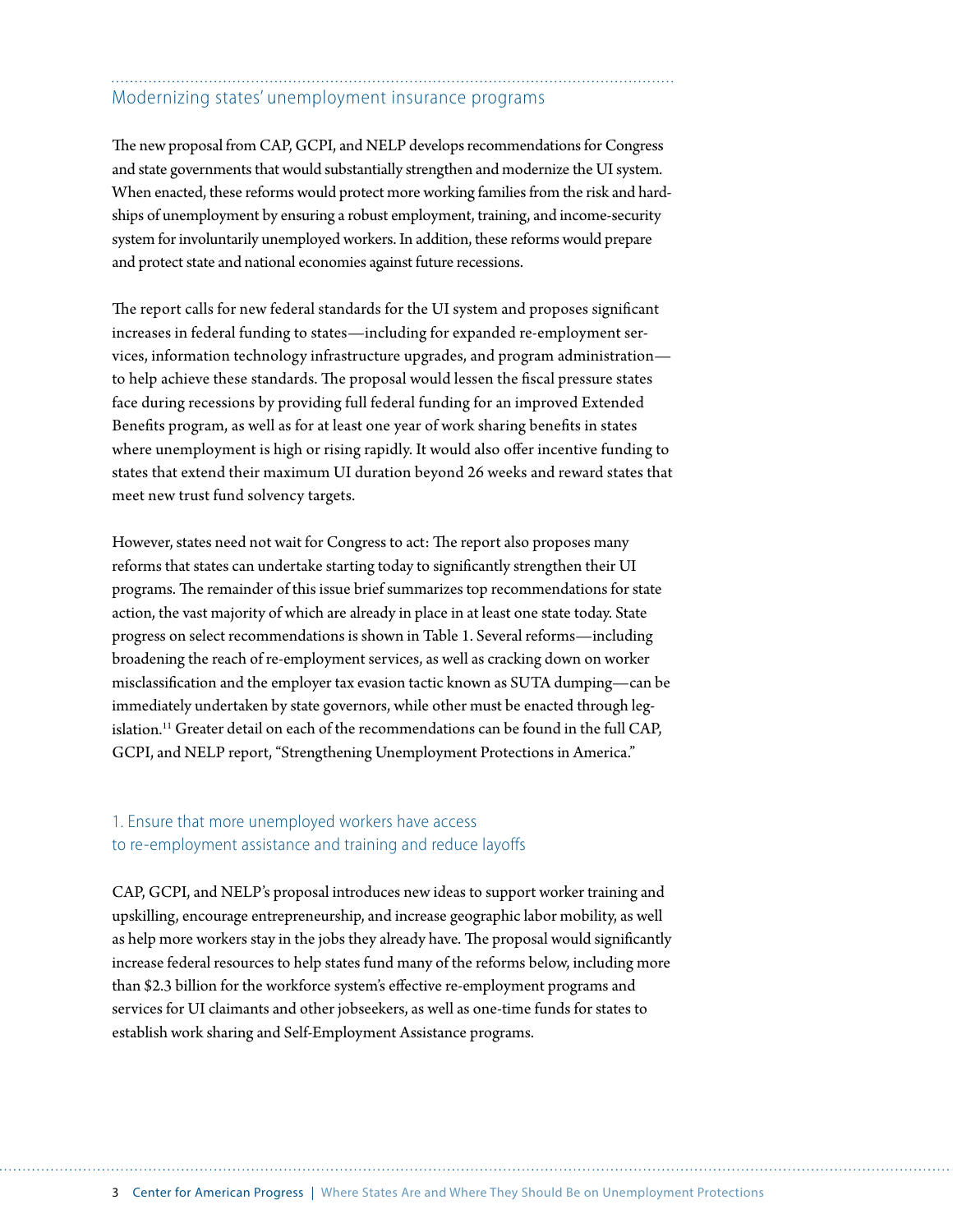#### *Strengthen re-employment services*

- **Increase the use and improve the targeting of re-employment services:** Intensive, staff-assisted re-employment services—including comprehensive assessments, individual job search plans, and career counseling—have been shown to be effective at helping unemployed workers return to work. State governors can use their executive authority to immediately provide these services to at least half of UI claimants who are not likely to return to their former employer or industry.<sup>12</sup> They can also take advantage of federal resources to update the statistical models used to identify workers who would most benefit from re-employment services and use these models to prioritize service delivery.<sup>13</sup>
- **Provide additional support to workers who are reskilling:** States should provide qualifying workers with up to 26 weeks of additional UI benefits while they are participating in state-approved education or training full time.

#### *Reduce layoffs by implementing effective job-retention measures*

- **Increase the use of work sharing:** Work sharing programs—also known as short-time compensation programs—provide an alternative to layoffs by giving employers the option to reduce work hours for all or some employees, who then receive partial UI benefits to replace part of the lost income.<sup>14</sup> Work sharing programs should be established in the minority of states where they are not currently in place.<sup>15</sup> All states should seek to maximize employer participation by providing administrative flexibility, permitting employers who have laid off greater numbers of people to participate, automating the processing of employer plans and claims filing, and conducting meaningful employer outreach.<sup>16</sup>
- **Encourage entrepreneurship through Self-Employment Assistance programs:** Self-Employment Assistance, or SEA, programs assist UI claimants in starting small businesses by providing entrepreneurship training and other resources and waiving UI's typical work-search requirements so that participants can build their businesses on a full-time basis.<sup>17</sup> SEA programs should be created in the District of Columbia and the 44 states where no active program is operating,<sup>18</sup> and all state SEA programs should connect participants with local Small Business Development Centers.
- **Improve experience rating:** Experience rating is the practice of adjusting an individual firm's tax rate according to its historical behavior—its experience—with layoffs so that it absorbs some of the costs of these layoffs, which otherwise fall on workers, taxpayers, and the economy.<sup>19</sup> States should bring their methods for experience rating in line with best practices and should deter layoffs by gradually raising their lowest maximum experience-rated tax rate—which can be as little as 5.4 percent under current law<sup>20</sup> to at least 7 percent.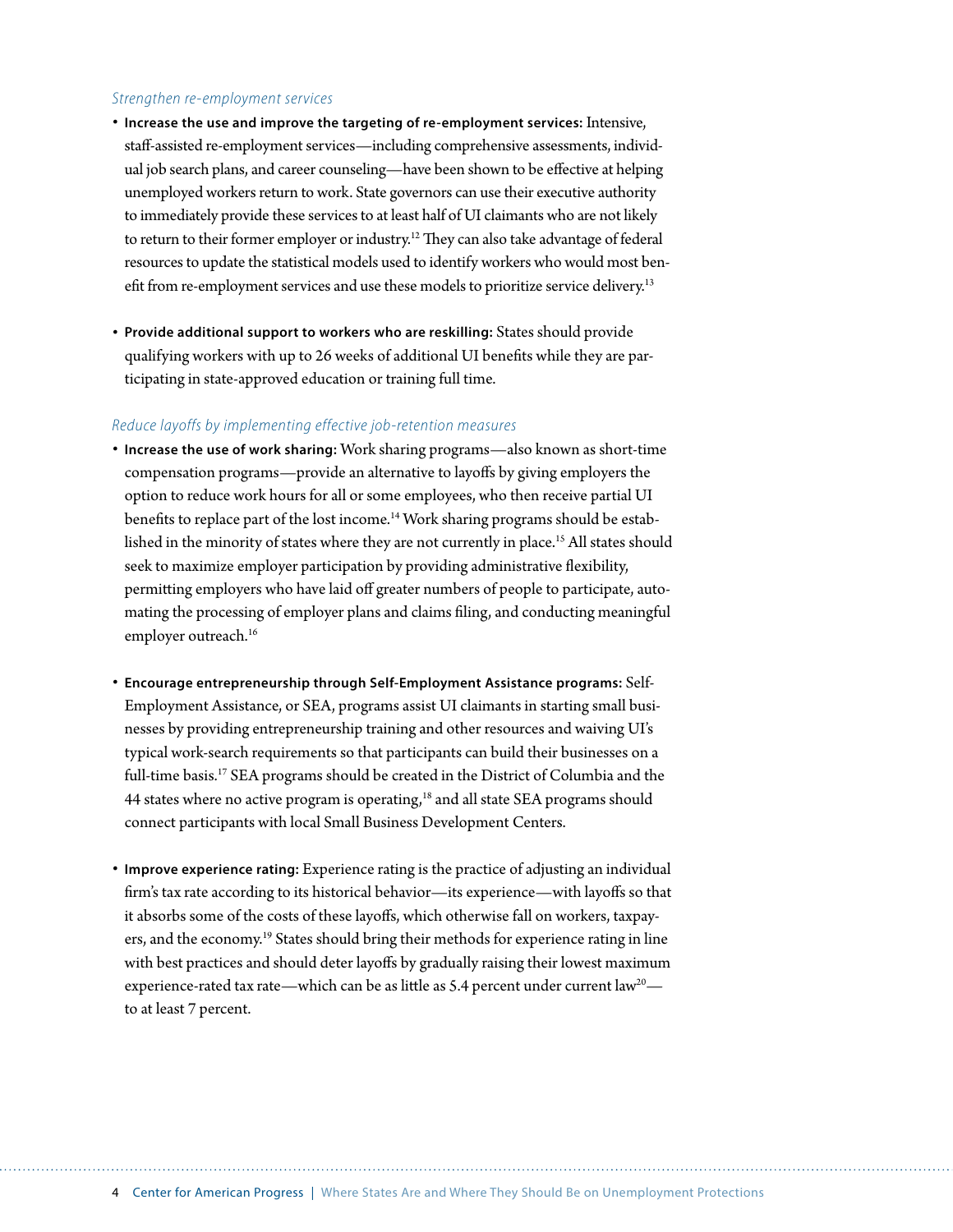# 2. Provide more Americans with enhanced protection against the shock of unemployment

CAP, GCPI, and NELP's proposal lays out how states can update their UI eligibility criteria to reflect their modern labor forces—including expanding coverage to underserved groups such as women, workers of color, and low-paid workers. The tables in the Appendix compare the characteristics of all of states' unemployed workers with the subset of workers who receive UI. If all states adopted just three of the recommendations below—extending eligibility to part-time workers, extending eligibility to workers who voluntarily quit a job for good cause, and extending eligibility to workers who qualify under the alternative base period—the UI system would cover 13 percent more newly unemployed workers, according to updated analysis by the Urban Institute commissioned for the CAP, GCPI, and NELP report.<sup>21</sup> Furthermore, by improving the adequacy of UI benefits, these recommendations would not only increase working families' economic security but also boost states' labor force participation rates. The more workers that a state's UI program protects—and the more adequate that protection—the more powerful UI's stabilizing response will be when the state's unemployment rate rises. (see Table 1 for individual states' eligibility provisions)

#### *Reform eligibility criteria*

- **Modify the base period for determining eligibility:** Many individuals do not qualify for UI under the standard base period—generally the first four of the previous five completed calendar quarters—despite having recent work history. States that have not already done so should adopt the alternative base period, comprising the immediately preceding four quarters—which would disproportionately affect eligibility of low-wage workers—as well as the extended base period, which would affect workers with qualifying conditions such as illness or injury. States should also extend the base period to 18 months to cover workers with erratic work schedules; this longer period would avoid penalizing workers for scheduling practices that they cannot control.
- **Promote parity for low-paid workers:** Low-wage workers typically must work more hours than higher-wage workers to qualify for UI because monetary eligibility rules in most states are based on earnings. States should ensure that workers are monetarily eligible for UI if they have earned at least 300 times the state's hourly minimum wage during the base period and worked in at least two quarters. This would ensure, for example, that a worker who earned the minimum wage for 15 hours per week over a period of 20 weeks would qualify for UI.<sup>22</sup> Furthermore, states should consider requiring employers to report hours worked, as well as using this information to create an alternative eligibility standard based on hours for workers who do not meet the earnings-based standard.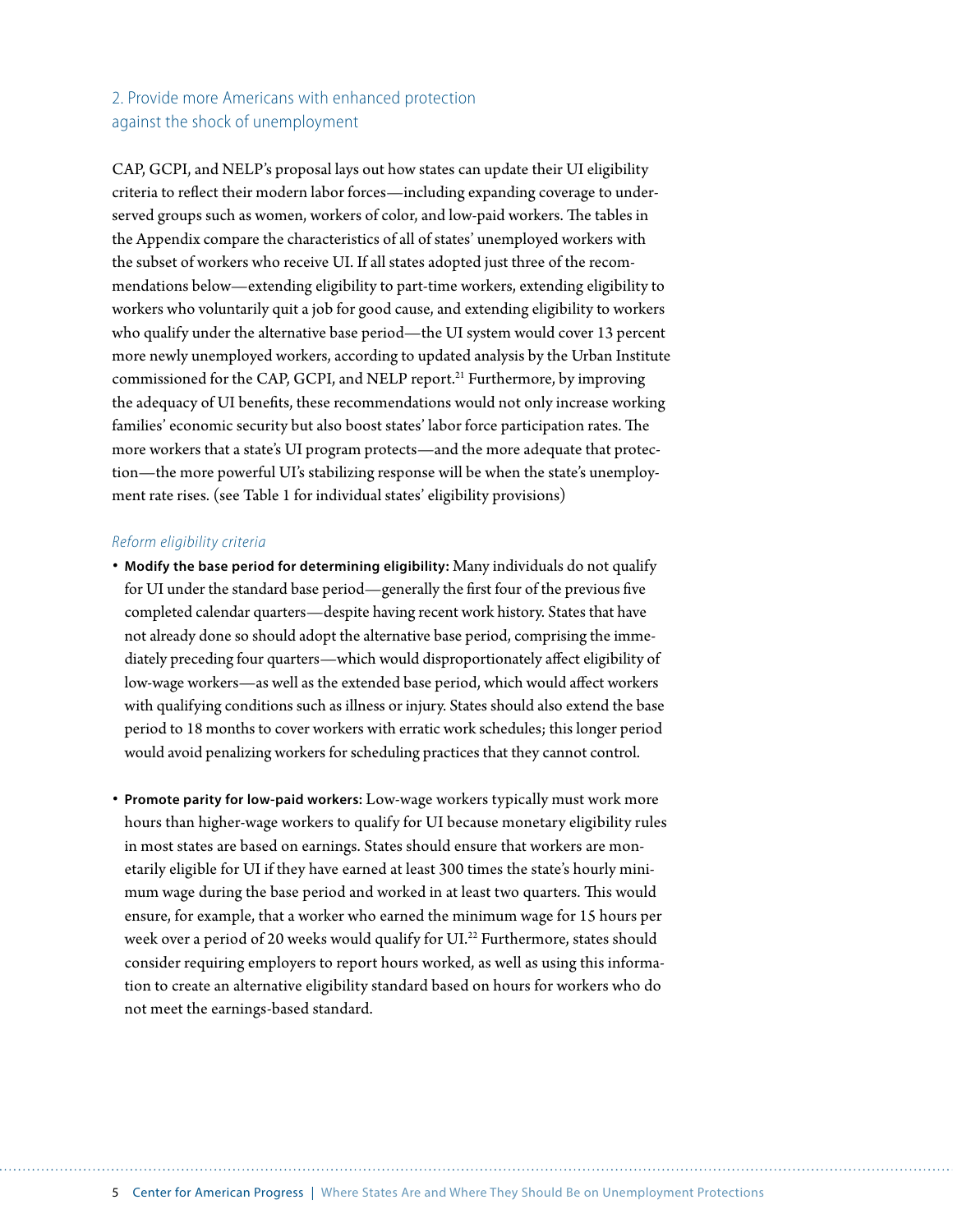- **Extend eligibility to part-time workers:** One-third of states do not currently allow unemployed part-time workers with qualifying work histories who wish to seek comparable part-time employment to receive UI. These states should allow parttime workers to receive UI. States should also allow certain claimants who qualify based on full-time work but have experienced a significant life change—such as the birth of a child—to search for part-time work, waiving the full-time work-search requirements for these individuals.23
- **Reform qualifying reasons for leaving work:** States should make several commonsense exceptions to the typical requirement that workers must lose a job through no fault of their own to qualify for UI. First, states should permit employees who face unreasonable scheduling practices to voluntarily separate from work without disqualifying them from receiving UI. Second, states should consider allowing unrestricted voluntary separations for compelling personal or family reasons—or, at a minimum, expand allowable reasons to include escaping domestic violence; caring for themselves or a family member during illness or injury; caring for children when child care has been lost and an alternative arrangement cannot be reasonably secured; or moving with a spouse, partner, or co-parent who must relocate. States should exempt employers from charges through experience-rated taxation in the case of a non-work-related voluntary separation.
- **Extend protection to seasonal and temporary workers:** States should treat seasonal and temporary workers identically to other workers for purposes of determining UI eligibility.<sup>24</sup> In particular, states should treat the end of temporary workers' assignments as involuntary termination of employment and eliminate requirements that temporary workers report back to the temp agency that laid them off to ensure there is not a new assignment available before they may be eligible for  $UI^{25}$  These requirements trap workers in a repeated cycle of short-lived, dead-end jobs.
- **Enact strong partial UI formulas:** Partial UI allows claimants to work part time and receive a portion of their UI benefits while seeking more stable long-term employment, thereby encouraging claimants to remain connected to the workforce and allowing them to take in a more adequate income.<sup>26</sup> States should allow claimants to qualify for partial UI as long as they are working less than full time and earning wages less than 150 percent of their weekly benefit rate. States should also disregard part-time wages worth at least half of a claimant's weekly benefit rate when calculating a claimant's partial UI benefit.
- **End the widespread misclassification of employees as independent contractors:** States can act now—including through governors' executive action—to crack down on employers that avoid paying UI taxes and illegally prevent their employees from accessing UI by misclassifying them as independent contractors. For example, states can increase resources for identifying employers that are in violation and enforcing existing laws or establish a task force to investigate how enforcement efforts can be strengthened.<sup>27</sup>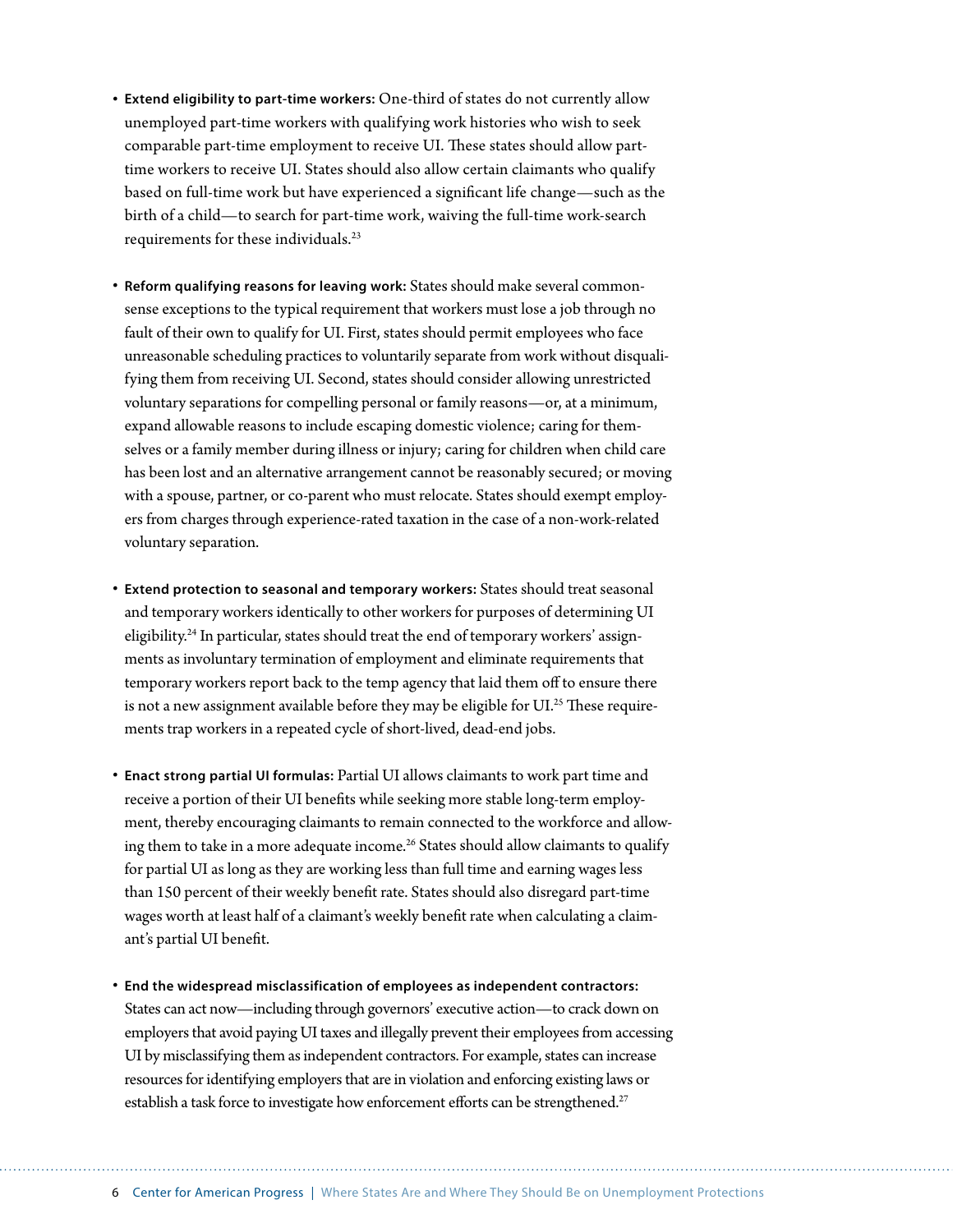# **TABLE 1 Select UI eligibility provisions by state**

|                         |                                                           | <b>Good cause for leaving work</b>                 |                                      | <b>Nonstandard base periods</b>   |                                                        | <b>Part-time availability</b>                         |                        |
|-------------------------|-----------------------------------------------------------|----------------------------------------------------|--------------------------------------|-----------------------------------|--------------------------------------------------------|-------------------------------------------------------|------------------------|
| <b>State</b>            | <b>All valid</b><br>reasons for<br>good cause<br>accepted | <b>Compelling</b><br>family<br>reasons<br>accepted | <b>Alternative</b><br>base<br>period | <b>Extended</b><br>base<br>period | <b>Permitted</b><br>or permitted<br>with good<br>cause | <b>Permitted</b><br>with<br>part-time<br>work history | <b>Work</b><br>sharing |
|                         |                                                           |                                                    |                                      |                                   |                                                        |                                                       | program                |
| Alabama<br>Alaska       | $\checkmark$                                              | $\checkmark$                                       | $\checkmark$                         | $\checkmark$                      |                                                        |                                                       |                        |
| Arizona                 |                                                           |                                                    |                                      | V                                 |                                                        |                                                       | V                      |
| Arkansas                |                                                           | V                                                  | V                                    | V                                 |                                                        | $\checkmark$                                          | V                      |
| California              | $\checkmark$                                              | $\mathbf v$                                        | $\mathbf v$                          |                                   | $\checkmark$                                           |                                                       | V                      |
| Colorado                |                                                           | $\mathbf v$                                        | $\mathbf v$                          |                                   |                                                        | $\mathbf v$                                           | V                      |
| Connecticut             |                                                           | $\mathbf v$                                        | $\checkmark$                         | $\checkmark$                      |                                                        |                                                       | V                      |
| Delaware                |                                                           | $\mathbf v$                                        | $\checkmark$                         |                                   | $\mathbf v$                                            |                                                       |                        |
| District of<br>Columbia |                                                           | V                                                  | $\checkmark$                         |                                   | $\mathbf v$                                            |                                                       | V                      |
| Florida                 |                                                           |                                                    |                                      |                                   | $\checkmark$                                           |                                                       | V                      |
| Georgia                 |                                                           |                                                    | $\checkmark$                         |                                   |                                                        | $\checkmark$                                          |                        |
| Hawaii                  | $\checkmark$                                              | $\mathbf v$                                        | $\boldsymbol{\nu}$                   |                                   |                                                        | V                                                     |                        |
| Idaho                   |                                                           |                                                    | $\checkmark$                         | $\checkmark$                      |                                                        | $\checkmark$                                          |                        |
| <b>Illinois</b>         |                                                           | $\mathbf v$                                        | $\mathbf v$                          | V                                 |                                                        |                                                       | $\boldsymbol{v}^*$     |
| Indiana                 |                                                           |                                                    |                                      | V                                 |                                                        |                                                       |                        |
| lowa                    |                                                           |                                                    | $\checkmark$                         | V                                 |                                                        | $\checkmark$                                          | V                      |
| Kansas                  |                                                           |                                                    | $\mathbf v$                          | V                                 |                                                        | $\mathbf v$                                           | V                      |
| Kentucky                |                                                           |                                                    |                                      | V                                 |                                                        |                                                       |                        |
| Louisiana               |                                                           |                                                    |                                      |                                   | $\checkmark$                                           |                                                       |                        |
| Maine                   |                                                           | $\checkmark$                                       | $\checkmark$                         | $\mathbf v$                       | $\mathbf v$                                            |                                                       | V                      |
| Maryland                |                                                           |                                                    | $\checkmark$                         |                                   |                                                        | $\checkmark$                                          | V                      |
| Massachusetts           |                                                           |                                                    | V                                    | $\mathbf v$                       | $\mathbf v$                                            |                                                       | V                      |
| Michigan                |                                                           |                                                    | $\checkmark$                         |                                   |                                                        |                                                       | V                      |
| Minnesota               |                                                           | V                                                  | $\checkmark$                         | V                                 |                                                        | $\checkmark$                                          | V                      |
| Mississippi             |                                                           |                                                    |                                      |                                   |                                                        |                                                       |                        |
| Missouri                |                                                           |                                                    |                                      |                                   |                                                        |                                                       | V                      |
| Montana                 |                                                           |                                                    | $\checkmark$                         | $\checkmark$                      |                                                        | $\checkmark$                                          |                        |
| Nebraska                |                                                           |                                                    | V                                    |                                   |                                                        | $\checkmark$                                          | V                      |
| Nevada                  | $\checkmark$                                              |                                                    | $\checkmark$                         | $\checkmark$                      |                                                        | $\checkmark$                                          |                        |
| New Hampshire           |                                                           | $\checkmark$                                       | $\checkmark$                         |                                   |                                                        | $\mathbf{v}$                                          | V                      |
| New Jersey              |                                                           |                                                    | $\checkmark$                         |                                   |                                                        | $\checkmark$                                          | V                      |
| New Mexico              |                                                           |                                                    | $\checkmark$                         |                                   |                                                        |                                                       |                        |
| New York                | $\checkmark$                                              | $\checkmark$                                       | $\checkmark$                         |                                   |                                                        | $\checkmark$                                          | $\checkmark$           |

. . . . . . .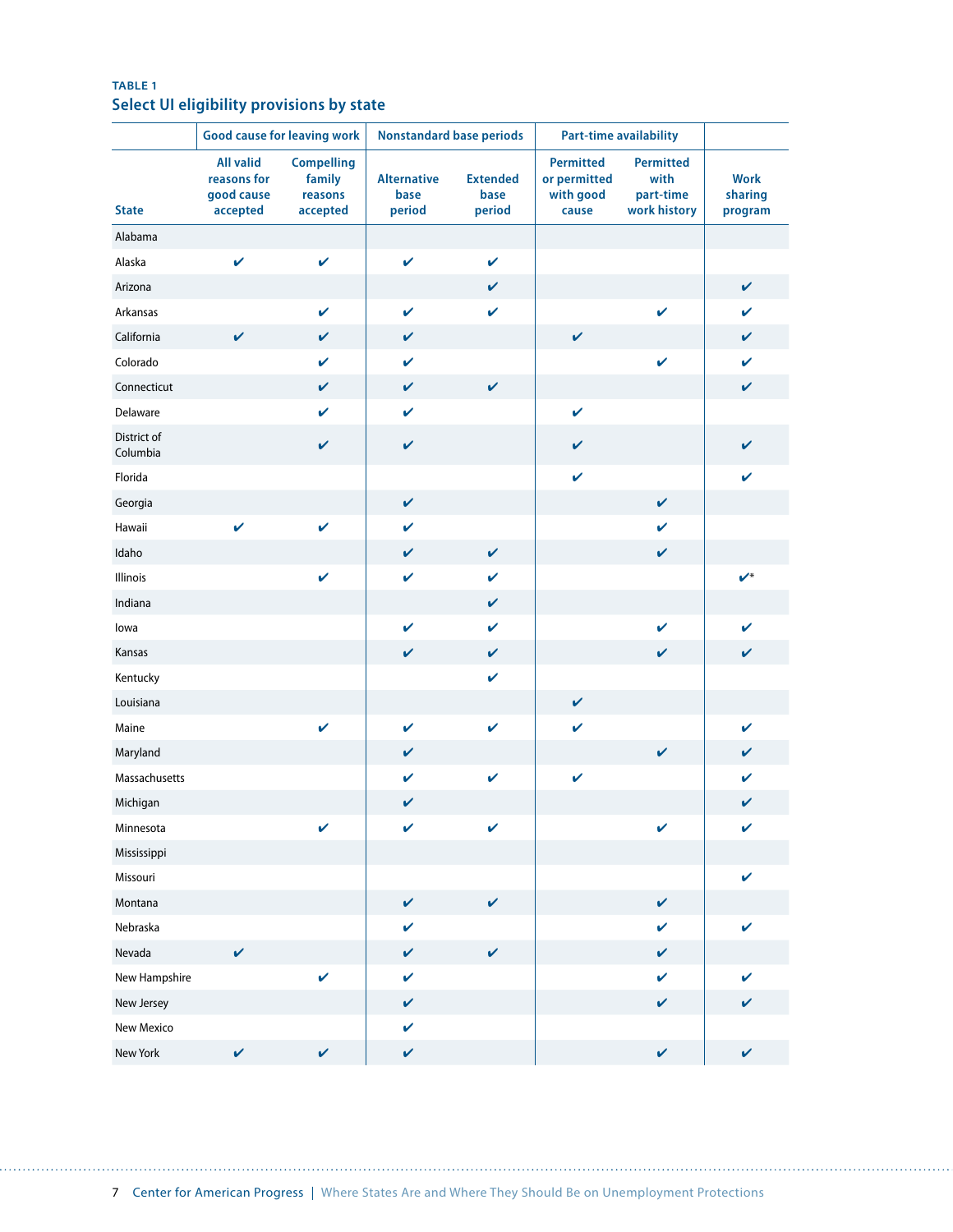|                       | <b>Good cause for leaving work</b>                        |                                                    | <b>Nonstandard base periods</b>      |                                   |                                                        | <b>Part-time availability</b>                         |                                   |
|-----------------------|-----------------------------------------------------------|----------------------------------------------------|--------------------------------------|-----------------------------------|--------------------------------------------------------|-------------------------------------------------------|-----------------------------------|
| <b>State</b>          | <b>All valid</b><br>reasons for<br>good cause<br>accepted | <b>Compelling</b><br>family<br>reasons<br>accepted | <b>Alternative</b><br>base<br>period | <b>Extended</b><br>base<br>period | <b>Permitted</b><br>or permitted<br>with good<br>cause | <b>Permitted</b><br>with<br>part-time<br>work history | <b>Work</b><br>sharing<br>program |
| <b>North Carolina</b> |                                                           |                                                    | $\mathbf v$                          | $\mathbf v$                       |                                                        | $\mathbf v$                                           |                                   |
| North Dakota          |                                                           |                                                    |                                      |                                   |                                                        |                                                       |                                   |
| Ohio                  |                                                           |                                                    | $\checkmark$                         |                                   |                                                        |                                                       | ✓                                 |
| Oklahoma              |                                                           | $\mathbf{v}$                                       | $\mathbf{v}$                         | $\mathbf{v}$                      |                                                        | $\mathbf{v}$                                          |                                   |
| Oregon                | $\mathbf{v}$                                              | $\mathbf v$                                        | $\mathbf v$                          | V                                 |                                                        |                                                       | $\boldsymbol{\nu}$                |
| Pennsylvania          | $\checkmark$                                              |                                                    |                                      | $\mathbf v$                       | $\checkmark$                                           |                                                       | V                                 |
| Rhode Island          | $\mathbf{v}$                                              | $\checkmark$                                       | $\mathbf v$                          | $\mathbf v$                       | $\mathbf v$                                            |                                                       | $\boldsymbol{\nu}$                |
| South Carolina        |                                                           | $\mathbf{v}$                                       | $\mathbf{v}$                         |                                   |                                                        | $\mathbf{v}$                                          |                                   |
| South Dakota          |                                                           |                                                    | $\mathbf v$                          | $\mathbf v$                       |                                                        | $\mathbf{v}$                                          |                                   |
| Tennessee             |                                                           |                                                    |                                      | $\mathbf v$                       |                                                        |                                                       |                                   |
| Texas                 |                                                           |                                                    |                                      | V                                 |                                                        |                                                       | $\mathbf{v}$                      |
| Utah                  | $\mathbf{v}$                                              |                                                    | $\mathbf{v}$                         | $\mathbf v$                       |                                                        |                                                       |                                   |
| Vermont               |                                                           |                                                    | $\mathbf v$                          |                                   |                                                        | $\mathbf v$                                           | V                                 |
| Virginia              |                                                           |                                                    | $\checkmark$                         |                                   |                                                        |                                                       | V                                 |
| Washington            |                                                           | $\mathbf v$                                        | $\mathbf v$                          |                                   |                                                        |                                                       | V                                 |
| West Virginia         |                                                           |                                                    | $\checkmark$                         |                                   |                                                        |                                                       |                                   |
| Wisconsin             |                                                           | $\mathbf v$                                        | $\checkmark$                         |                                   |                                                        |                                                       | V                                 |
| Wyoming               |                                                           |                                                    |                                      | V                                 | $\checkmark$                                           |                                                       |                                   |
| <b>Total</b>          | 9                                                         | 19                                                 | 38                                   | 25                                | 10                                                     | 20                                                    | 29                                |

\*According to the U.S. Department of Labor, Illinois established a work sharing program, but as of January 2015, it is no longer active.

Notes: States that accept all valid reasons for good cause for leaving work recognize reasons that would motivate a reasonable person to leave a job in similar circumstances, including reasons not attributable to the employer. At a minimum, accepted compelling family circumstances typically include escaping domestic violence, relocating to accompany a spouse to a new job, and separating from work to fulfill to caregiving responsibilities.

Sources: Rick McHugh and others, "Unemployment Insurance Policy Advocate's Toolkit" (New York: National Employment Law Project, 2015), available at http://www.nelp.org/content/ uploads/Unemployment-Insurance-Policy-Advocates-Complete-Toolkit.pdf; U.S. Department of Labor , Comparison of State Unemployment Laws, *Chapter 3: Monetary Entitlement*  (2016), available at http://workforcesecurity.doleta.gov/unemploy/pdf/uilawcompar/2016/monetary.pdf. From the same source see also *Chapter 4: Extensions and Special Programs,* available at http://www.unemploymentinsurance.doleta.gov/unemploy/pdf/uilawcompar/2016/special.pdf; *Chapter 5: Nonmonetary Eligibility,* available at http://workforcesecurity. doleta.gov/unemploy/pdf/uilawcompar/2016/nonmonetary.pdf.

#### *Boost benefit adequacy*

- **Offer at least 26 weeks of benefits without delay:** States should provide a uniform maximum duration of at least 26 weeks—the conventional maximum duration under the program's original design—of state-funded UI benefits for all claimants in nonrecessionary times. And the 42 states that require eligible workers to wait one week to qualify to receive benefits should eliminate this so-called waiting week.<sup>28</sup> (see Table 2)
- **Ensure that benefits replace a sufficient share of wages for low- and middle-income recipients.** To calculate a claimant's weekly benefit amount, 29 states currently use the so-called high-quarter method, which bases benefits on the worker's highest-earnings quarter during the base period.29 Remaining states should switch to the high-quarter method and replace at least 50 percent of wages for workers whose benefit amount falls below the maximum weekly benefit. States should tie their maximum weekly benefit amount to at least half of their average weekly wage.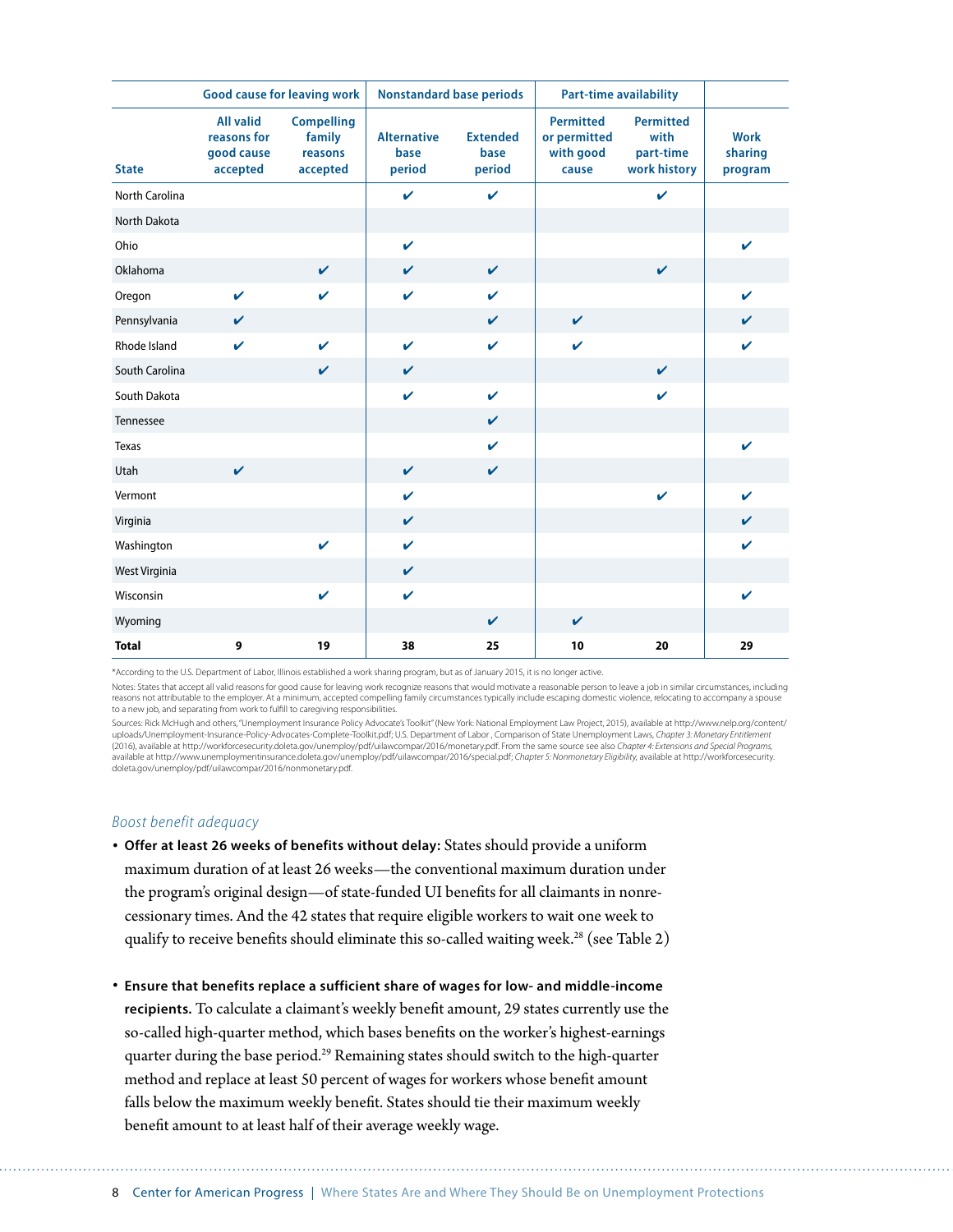#### *Increase program access and recipiency*

- **Make workers aware that they may qualify for UI:** Notify all employees of potential UI eligibility, such as by sending workers notifications by mail when they separate from employers. States could achieve this by requiring employers to alert the state to the separation $30$ —at which time the state would send notification to the worker, an action that is already federally reimbursable $31$ —or by requiring employers to notify workers of potential eligibility directly, as under Massachusetts law.32
- **Facilitate connections to UI benefits:** States should ensure that the process of filing initial and continuing claims for UI benefits through their automated online claimfiling systems can be readily understood and accomplished by the vast majority of claimants, including workers with limited English proficiency, disabled workers, older workers, and workers with literacy challenges. States should also provide alternate means of filing claims for workers who are unable to file through the online system. Furthermore, they should encourage employer filing by providing methods for employers to file initial and weekly claims on behalf of their employees for short-term layoffs and business shutdowns, partial UI, and work sharing.

#### 3. Prepare the unemployment insurance system for the next recession

The next recession is inevitable, and it is critical that policymakers strengthen UI—the U.S. economy's first line of defense—before it arrives. CAP, GCPI, and NELP's proposal would significantly increase federal resources for states to combat downturns and maintain their programs' solvency. The proposal would boost federal dollars for workforce development and re-employment initiatives, including Reemployment Services and Eligibility Assessments, or RESEAs.33 Furthermore, as part of the plan to repair the Extended Benefits, or EB, program, the report proposes full federal funding for the EB program, ending the current equal split with states.<sup>34</sup> It would also provide full federal funding for work sharing for at least one year in states where the EB program was activated. Additionally, states that exceeded trust fund solvency targets would be rewarded with differentially higher interest rate payments. States would also receive partial federal reimbursement for certain types of UI benefits, including benefits claimed for reasons unrelated to the employer. (see Table 1)

#### *Reform UI's financing and improve solvency*

• **Make the state unemployment tax significantly more progressive:** States should broaden the taxable wage base of their State Unemployment Tax Act, or SUTA<sup>35</sup>, taxes to at least half of the Social Security taxable wage base—or about \$59,000—over a period of six years and link the base to the Social Security base going forward so that it does not erode. Simultaneously, they should lower the SUTA tax rate, raising sufficient revenue to support their obligations under the CAP, GCPI, and NELP proposal.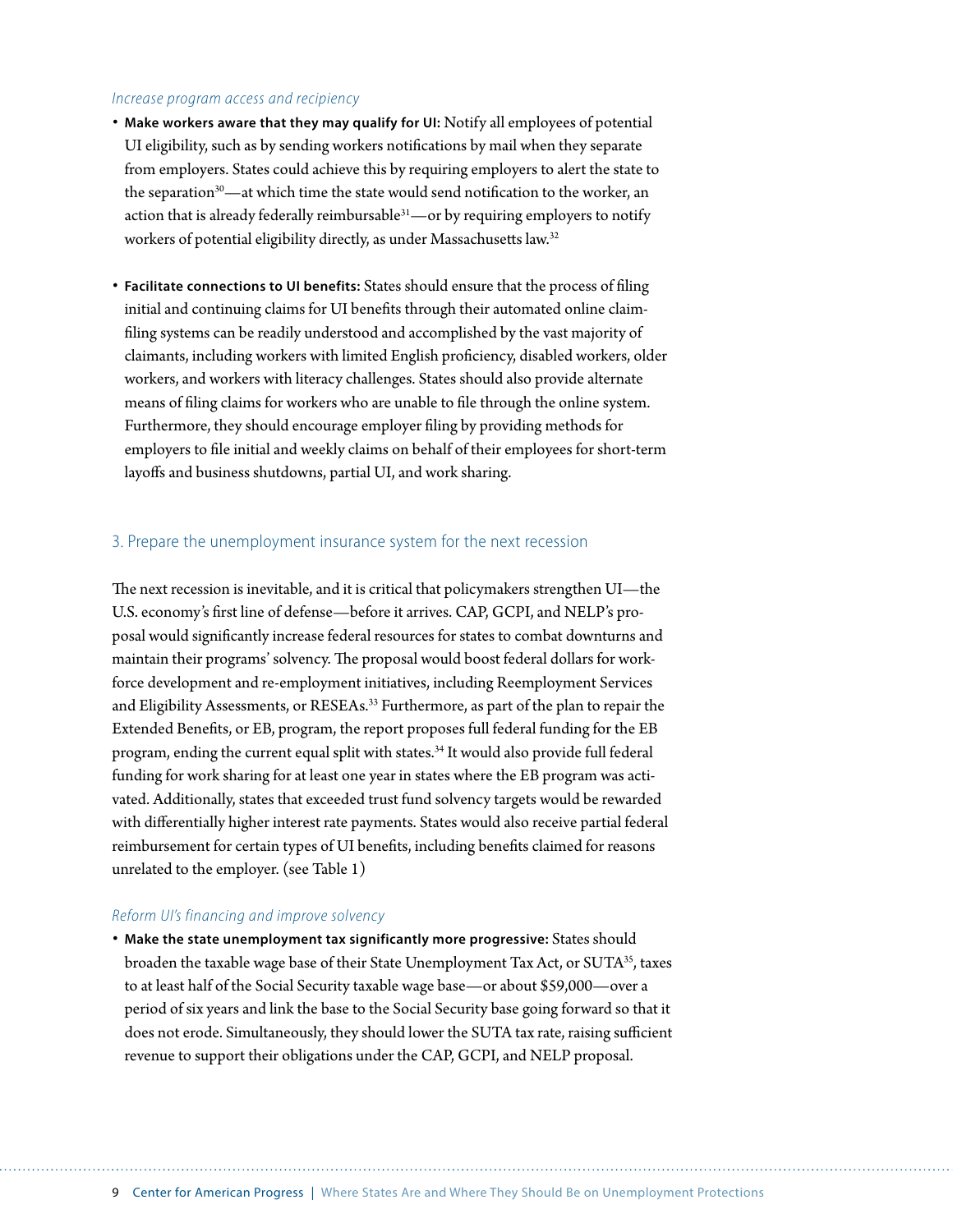- **Ensure trust fund solvency:** Only 18 states currently have an average high-cost multiple, or AHCM, of 1.0 or greater in their unemployment trust funds—meaning they have a level of reserves sufficient to finance UI benefits for at least one year under recession-like conditions.<sup>36</sup> States should build up reserves such that they attain an AHCM of at least 1.0 within five years and maintain this target thereafter. They should link SUTA tax rates to trust fund reserves so that rates automatically increase when the trust fund is forecasted to dip below this target AHCM during economic expansions.
- **Prevent unemployment tax evasion:** State governors can act now through executive action to increase funding for enforcement efforts to reduce SUTA dumping, a tax evasion scheme whereby a firm buys another firm that has a lower SUTA tax rate—or creates a shell company—and shifts its workers to this new firm in order to avoid taxes.<sup>37</sup>

#### *Improve the ability to respond to recessions*

- **Ramp up re-employment services during recessions:** Executive action can also allow state governors to provide Reemployment Services and Eligibility Assessments, or RESEAs38, to every long-term unemployed worker receiving Extended Benefits during periods of federal reimbursement, when unemployment is high or rising.
- **Relieve financial burdens on employers during times of reduced demand:** States should adjust their SUTA tax rates to become countercyclical such that rates fall as unemployment rises. To further decrease employers' tax burdens and encourage the use of work sharing as an alternative to layoffs, states should suspend experience rating of work sharing benefits during periods of federal reimbursement.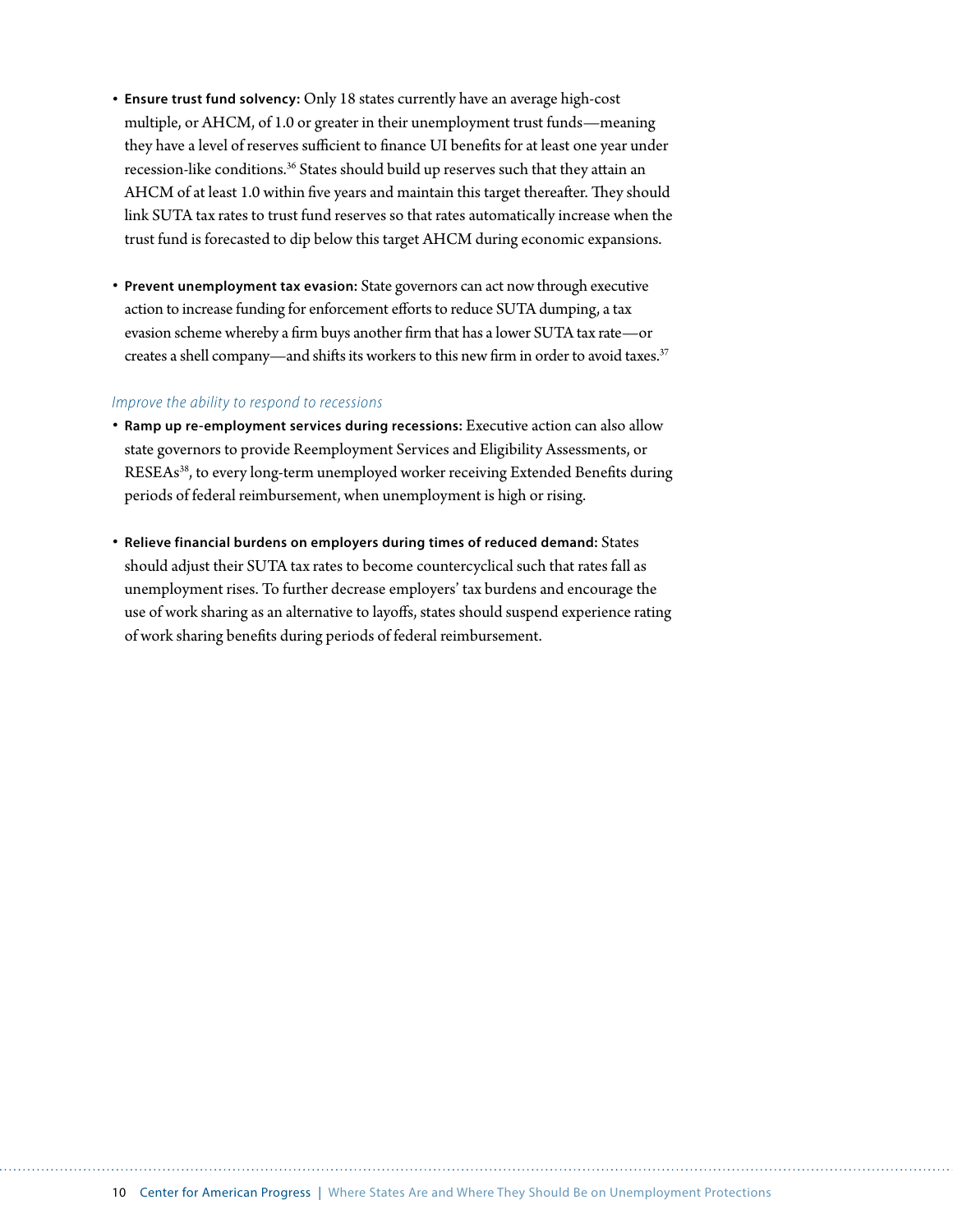# **TABLE 2 Select indicators of state UI benefit adequacy, financing, and solvency**

| <b>State</b>                   | <b>Maximum</b><br>weeks of<br>benefits<br>available | <b>Waiting</b><br>week | <b>Average</b><br>weekly<br>benefit<br>amount* | <b>Maximum</b><br>weekly<br>benefit<br>amount* | UI<br>recipiency<br>rate | Replacement<br>ratio for<br>claimants'<br>wages | <b>Taxable</b><br>wage base | Average<br>high-cost<br>multiple |
|--------------------------------|-----------------------------------------------------|------------------------|------------------------------------------------|------------------------------------------------|--------------------------|-------------------------------------------------|-----------------------------|----------------------------------|
| Alabama                        | 26                                                  | $\checkmark$           | 25.5%                                          | 31.5%                                          | 17.4%                    | 39.0%                                           | \$8,000                     | 0.75                             |
| Alaska                         | 26                                                  | V                      | 25.0%                                          | 35.6%                                          | 45.5%                    | 32.3%                                           | \$39,700                    | 1.51                             |
| Arizona                        | 26                                                  | V                      | 24.5%                                          | 26.4%                                          | 15.3%                    | 41.8%                                           | \$7,000                     | 0.11                             |
| Arkansas                       | $20***$                                             | V                      | 38.6%                                          | 58.3%                                          | 30.4%                    | 50.8%                                           | \$12,000                    | 0.7                              |
| California                     | 26                                                  | V                      | 26.2%                                          | 38.8%                                          | 32.8%                    | 45.6%                                           | \$7,000                     | 0                                |
| Colorado                       | 26                                                  | $\checkmark$           | 36.8%                                          | 48.9%                                          | 29.1%                    | 50.4%                                           | \$12,200                    | 0.58                             |
| Connecticut                    | 26                                                  |                        | 28.3%                                          | 47.9%                                          | 40.0%                    | 43.8%                                           | \$15,000                    | 0.02                             |
| Delaware                       | 26                                                  | V                      | 24.3%                                          | 32.1%                                          | 31.2%                    | 40.6%                                           | \$18,500                    | 0.35                             |
| <b>District</b><br>of Columbia | 26                                                  | V                      | 17.7%                                          | 21.5%                                          | 32.1%                    | 38.8%                                           | \$9,000                     | 0.97                             |
| Florida                        | $12***$                                             | V                      | 27.3%                                          | 31.6%                                          | 10.9%                    | 42.0%                                           | \$7,000                     | 0.88                             |
| Georgia                        | $14***$                                             |                        | 28.9%                                          | 35.3%                                          | 13.7%                    | 45.6%                                           | \$9,500                     | 0.57                             |
| Hawaii                         | 26                                                  | V                      | 49.5%                                          | 62.4%                                          | 33.8%                    | 55.0%                                           | \$42,200                    | 1.21                             |
| Idaho                          | $26***$                                             | V                      | 39.6%                                          | 53.9%                                          | 25.4%                    | 49.6%                                           | \$37,200                    | 1.27                             |
| Illinois                       | 26                                                  | V                      | 31.4%                                          | 40.4%                                          | 31.0%                    | 38.6%                                           | \$12,960                    | 0.38                             |
| Indiana                        | 26                                                  | V                      | 30.8%                                          | 47.1%                                          | 18.4%                    | 36.1%                                           | \$9,500                     | 0.02                             |
| lowa                           | 26                                                  |                        | 43.0%                                          | 52.0%                                          | 38.5%                    | 53.2%                                           | \$28,300                    | 1.25                             |
| Kansas                         | $16***$                                             | $\checkmark$           | 43.3%                                          | 57.1%                                          | 27.8%                    | 54.3%                                           | \$14,000                    | 0.78                             |
| Kentucky                       | 26                                                  | V                      | 36.6%                                          | 50.9%                                          | 22.8%                    | 47.3%                                           | \$10,200                    | 0                                |
| Louisiana                      | 26                                                  | V                      | 24.0%                                          | 28.2%                                          | 15.4%                    | 37.3%                                           | \$7,700                     | 1.28                             |
| Maine                          | 26                                                  | V                      | 37.6%                                          | 50.5%                                          | 30.0%                    | 50.9%                                           | \$12,000                    | 1.09                             |
| Maryland                       | 26                                                  |                        | 30.2%                                          | 39.9%                                          | 24.5%                    | 47.9%                                           | \$8,500                     | 0.76                             |
| Massachusetts                  | 30                                                  | V                      | 35.1%                                          | 55.5%                                          | 42.9%                    | 47.2%                                           | \$15,000                    | 0.27                             |
| Michigan                       | $20**$                                              |                        | 29.9%                                          | 38.4%                                          | 25.9%                    | 49.2%                                           | \$9,000                     | 0.76                             |
| Minnesota                      | 26                                                  | V                      | 39.4%                                          | 41.9%                                          | 42.9%                    | 49.3%                                           | \$31,000                    | 1.06                             |
| Mississippi                    | 26                                                  | $\checkmark$           | 28.1%                                          | 32.8%                                          | 14.7%                    | 40.7%                                           | \$14,000                    | 1.82                             |
| Missouri                       | $13***$                                             | V                      | 28.5%                                          | 37.2%                                          | 20.8%                    | 41.8%                                           | \$13,000                    | 0.35                             |
| Montana                        | 28                                                  | V                      | 40.2%                                          | 64.3%                                          | 38.2%                    | 47.2%                                           | \$30,500                    | 1.48                             |
| Nebraska                       | 26                                                  | V                      | 36.6%                                          | 47.2%                                          | 24.2%                    | 48.5%                                           | \$9,000                     | 1.71                             |
| Nevada                         | 26                                                  |                        | 36.6%                                          | 48.2%                                          | 26.3%                    | 49.9%                                           | \$28,200                    | 0.46                             |
| New Hampshire                  | 26                                                  | V                      | 29.9%                                          | 43.2%                                          | 18.9%                    | 39.1%                                           | \$14,000                    | 1.12                             |
| New Jersey                     | 26                                                  |                        | 34.4%                                          | 54.8%                                          | 44.7%                    | 51.7%                                           | \$32,600                    | 0.33                             |
| New Mexico                     | 26                                                  | $\checkmark$           | 38.3%                                          | 50.7%                                          | 21.2%                    | 51.0%                                           | \$24,100                    | 0.7                              |
| New York                       | 26                                                  | V                      | 24.5%                                          | 33.3%                                          | 34.8%                    | 42.1%                                           | \$10,700                    | 0.05                             |
| North Carolina                 | $12***$                                             | V                      | 26.3%                                          | 39.9%                                          | 12.4%                    | 40.4%                                           | \$22,300                    | 0.61                             |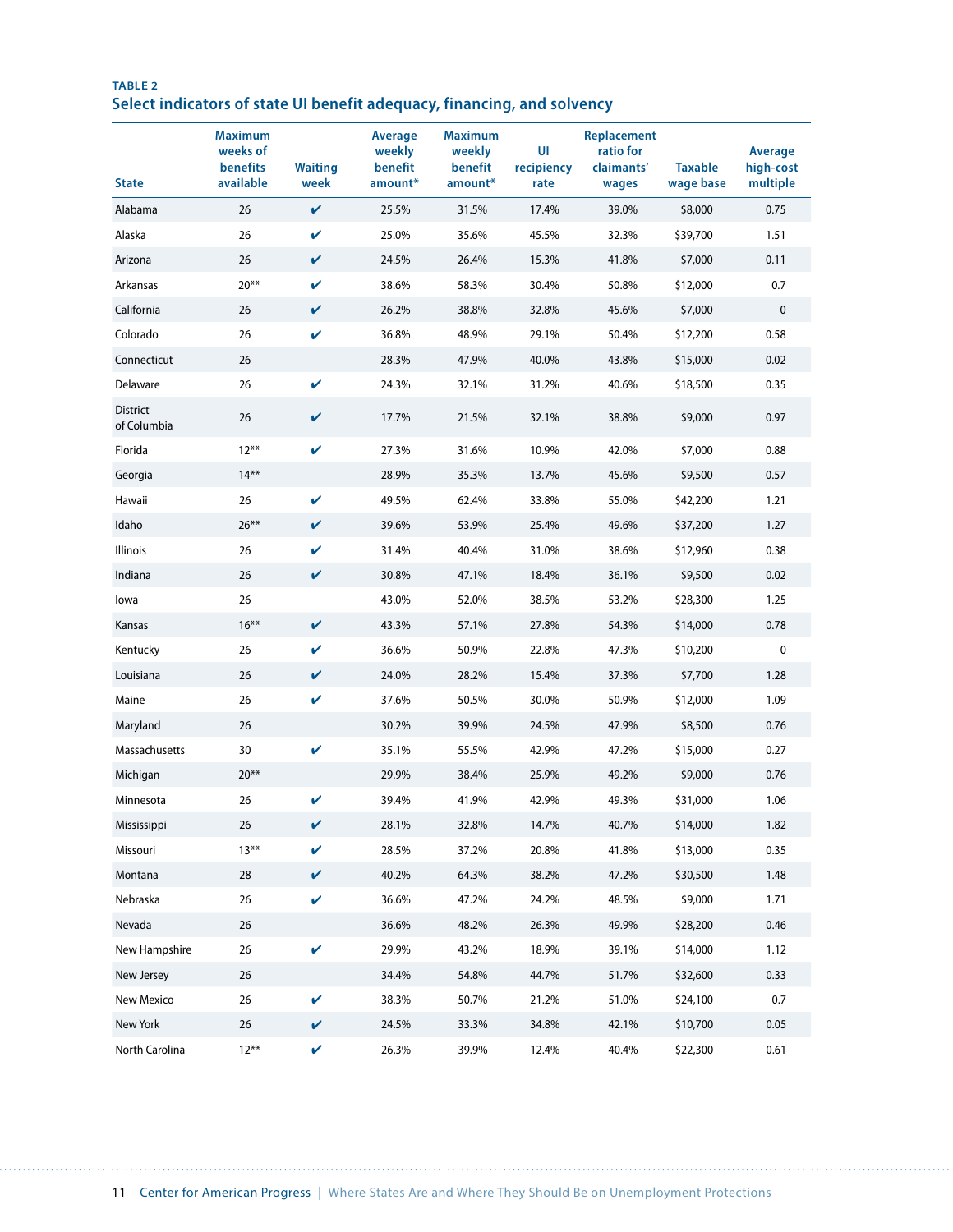| <b>State</b>   | <b>Maximum</b><br>weeks of<br><b>benefits</b><br>available | <b>Waiting</b><br>week | Average<br>weekly<br>benefit<br>amount* | <b>Maximum</b><br>weekly<br>benefit<br>amount* | UI<br>recipiency<br>rate | Replacement<br>ratio for<br>claimants'<br>wages | <b>Taxable</b><br>wage base | Average<br>high-cost<br>multiple |
|----------------|------------------------------------------------------------|------------------------|-----------------------------------------|------------------------------------------------|--------------------------|-------------------------------------------------|-----------------------------|----------------------------------|
| North Dakota   | 26                                                         | V                      | 47.8%                                   | 64.1%                                          | 70.0%                    | 54.0%                                           | \$37,200                    | 0.75                             |
| Ohio           | 26                                                         | V                      | 37.5%                                   | 47.5%                                          | 23.8%                    | 44.9%                                           | \$9,000                     | 0                                |
| Oklahoma       | 26                                                         | V                      | 40.8%                                   | 57.8%                                          | 27.7%                    | 55.3%                                           | \$17,500                    | $\overline{2}$                   |
| Oregon         | 26                                                         | V                      | 37.3%                                   | 60.5%                                          | 29.9%                    | 48.0%                                           | \$36,900                    | 1.77                             |
| Pennsylvania   | 26                                                         | V                      | 37.4%                                   | 58.2%                                          | 44.6%                    | 52.7%                                           | \$9,500                     | 0.21                             |
| Rhode Island   | 26                                                         | $\mathbf v$            | 34.9%                                   | 59.1%                                          | 31.5%                    | 44.9%                                           | \$22,000                    | 0.25                             |
| South Carolina | $20**$                                                     | V                      | 31.9%                                   | 41.2%                                          | 12.6%                    | 45.3%                                           | \$14,000                    | 0.37                             |
| South Dakota   | 26                                                         | $\mathbf v$            | 39.2%                                   | 48.4%                                          | 13.8%                    | 48.9%                                           | \$15,000                    | 1.52                             |
| Tennessee      | 26                                                         | V                      | 25.4%                                   | 31.3%                                          | 15.0%                    | 38.8%                                           | \$8,000                     | 0.85                             |
| <b>Texas</b>   | 26                                                         | V                      | 35.7%                                   | 45.0%                                          | 28.8%                    | 50.1%                                           | \$9,000                     | 0.29                             |
| Utah           | 26                                                         | $\mathbf v$            | 43.0%                                   | 59.4%                                          | 21.3%                    | 49.1%                                           | \$32,200                    | 1.78                             |
| Vermont        | 26                                                         | $\mathbf v$            | 38.9%                                   | 53.4%                                          | 41.7%                    | 49.9%                                           | \$16,800                    | 1.27                             |
| Virginia       | 26                                                         | $\mathbf v$            | 29.0%                                   | 36.7%                                          | 17.2%                    | 43.8%                                           | \$8,000                     | 0.68                             |
| Washington     | 26                                                         | $\mathbf v$            | 37.9%                                   | 62.1%                                          | 27.0%                    | 48.6%                                           | \$44,000                    | 1.31                             |
| West Virginia  | 26                                                         | V                      | 36.4%                                   | 53.1%                                          | 31.7%                    | 41.8%                                           | \$12,000                    | 0.25                             |
| Wisconsin      | 26                                                         | $\mathbf v$            | 34.0%                                   | 43.4%                                          | 35.8%                    | 44.8%                                           | \$14,000                    | 0.43                             |
| Wyoming        | 26                                                         | $\boldsymbol{\nu}$     | 43.1%                                   | 54.7%                                          | 45.5%                    | 52.6%                                           | \$25,500                    | 2.35                             |

\* As a share of state's average weekly wage

\*\* Fewer than 26 weeks

Notes: Maximum weeks of benefits available and waiting weeks are as of 2016. States shown with two asterisks have reduced their maximum regular benefit weeks below the conventional 26 weeks. In March 2016, Idaho approved a bill that will vary the number of available weeks from 10 to 26, depending on the state's unemployment rate. The legislation took effect July 1, 2016. State average weekly UI benefit amounts and state average weekly wages in covered employment are for the 12 months ending June 30, 2015. State maximum UI benefit<br>amounts are as of 2015. For recipiency rates, Ex-Servicemembers. The replacement ratio is the average ratio of UI claimants' weekly benefit amounts to their usual hourly wages, normalized to a 40-hour workweek. States' taxable wage bases for the State Unemployment Tax Act, or SUTA, tax are as of the third quarter of 2015. The average high-cost multiple is as of January 2016; states with an average high-cost multiple of 1.0 or greater have a level of reserves that can be expected to finance UI benefits for at least one year under recession-like conditions.

Sources: Authors' calculations are from Employment and Training Administration, Unemployment Insurance Data Summary (U.S. Department of Labor, 2015), available at http://ows. doleta.gov/unemploy/content/data\_stats/datasum15/DataSum\_2015\_2.pdf; Employment and Training Administration, Significant Provisions of State Unemployment Insurance Laws Effective July 2015 (U.S. Department of Labor, 2015), available at http://www.unemploymentinsurance.doleta.gov/unemploy/content/sigpros/2010-2019/July2015.pdf; U.S. Bureau of Labor<br>Statistics, "Quarterly Census of Employme Report (U.S. Department of Labor, 2016), available at http://www.ows.doleta.gov/unemploy/docs/trustFundSolvReport.pdf; Employment and Training Administration, Unemployment Insurance Data Summary (U.S. Department of Labor, 2016), available at http://oui.doleta.gov/unemploy/content/data\_stats/datasum16/DataSum\_2016\_1.pdf; Employment and Training Administration, "Report 5159: Claims and Payment Activities," available at http://ows.doleta.gov/unemploy/DataDownloads.asp (last accessed March 2016); U.S. Bureau of Labor Statistics, "Labor Force Statistics from the Current Population Survey," Table A-1, available at http://www.bls.gov/webapps/legacy/cpsatab1.htm (last accessed March 2016). For maximum weeks of benefits in Missouri and Idaho, see Missouri Department of Labor, "Unemployment Insurance Notices," available at http://labor.mo.gov/DES/notices (last accessed June 2016); Legislature of the State of Idaho, H.B. 485, 63rd Leg. 2d sess. (Idaho House of Representatives, 2016), available at https://www.legislature.idaho.gov/legislation/2016/H0485.pdf; Idaho Legislature, "House Bill 485," available at https://www.legislature.idaho.gov/legislation/2016/H0485.htm (last accessed July 2016).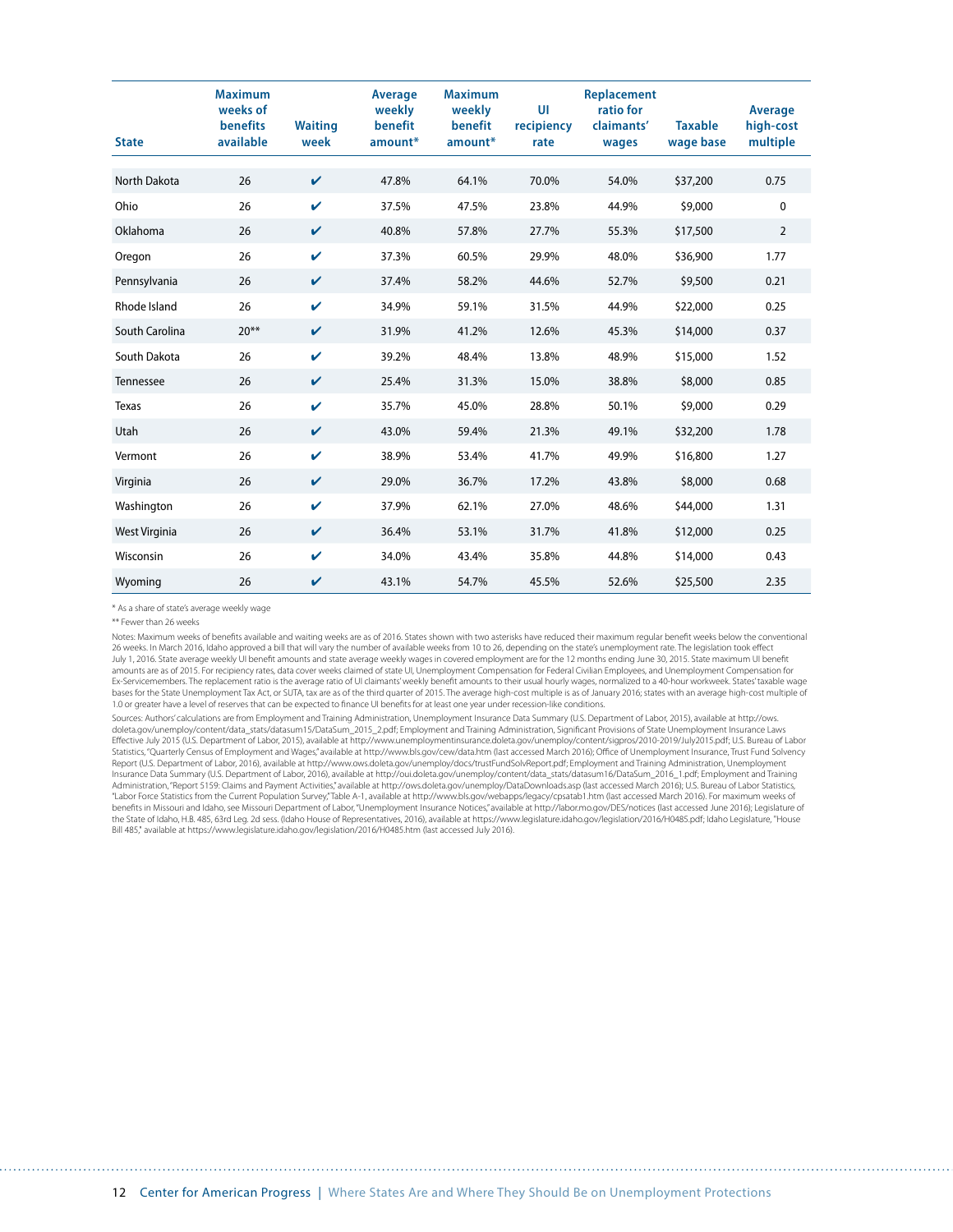# Conclusion

UI is a crucial pillar of the social insurance system, benefiting both American families and the economy. With more than two-thirds of Americans experiencing at least one year of their own unemployment or the unemployment of their household heads during their working years<sup>39</sup>—and with the next recession inevitably approaching—now is the time to update this system for the 21st century.

In the midst of partisan gridlock, states should not risk waiting for congressional action before taking steps to modernize their UI programs. Fortunately, states can enact many meaningful changes on their own, starting today. By adopting reforms to strengthen UI, states would ensure a significantly more robust system of assistance for unemployed workers and their families, raise labor force participation, and benefit economically from much greater protection when the next recession arrives.

*Rachel West is an Associate Director for the Poverty to Prosperity Program at the Center for American Progress. Indivar Dutta-Gupta is Director of the Project on Deep Poverty and Senior Fellow at the Georgetown Center on Poverty and Inequality. Kali Grant is the Program Coordinator for the Project on Deep Poverty at the Georgetown Center on Poverty and Inequality. Melissa Boteach is the Vice President of the Poverty to Prosperity Program at the Center for American Progress. Claire McKenna is a Senior Policy Analyst with the National Employment Law Project. Judy Conti is the Federal Advocacy Coordinator with the National Employment Law Project.*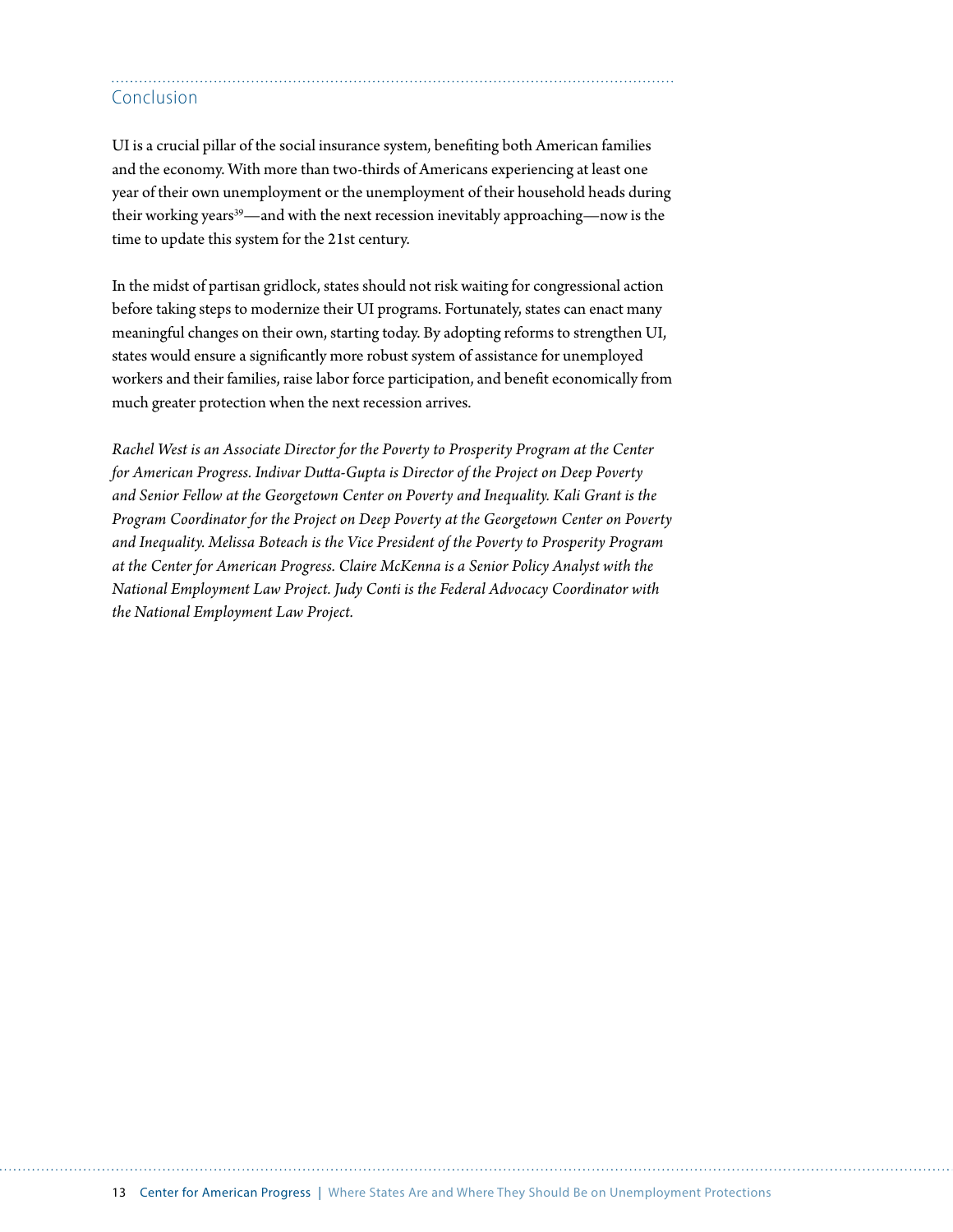#### . . . . . . . . . . . . . . . Appendix

### **TABLE 3A Characteristics of UI recipients compared with all unemployed workers by state, 2006–2015**

Gender

. . . . . . . .

|                      | <b>Women</b>              |                  | Men                       |                  |  |  |
|----------------------|---------------------------|------------------|---------------------------|------------------|--|--|
|                      | All unemployed<br>workers | UI<br>recipients | All unemployed<br>workers | UI<br>recipients |  |  |
| <b>United States</b> | 44.1%                     | 42.6%            | 55.9%                     | 57.4%            |  |  |
| Alabama              | 45.5%                     | 48.1%            | 54.5%                     | 51.9%            |  |  |
| Alaska               | 37.6%                     | 39.7%            | 62.4%                     | 60.3%            |  |  |
| Arizona              | 41.7%                     | 42.7%            | 58.3%                     | 57.3%            |  |  |
| Arkansas             | 46.2%                     | 42.7%            | 53.8%                     | 57.3%            |  |  |
| California           | 43.3%                     | 43.9%            | 56.7%                     | 56.1%            |  |  |
| Colorado             | 42.3%                     | 40.0%            | 57.7%                     | 60.0%            |  |  |
| Connecticut          | 45.1%                     | 42.8%            | 54.9%                     | 57.2%            |  |  |
| Delaware             | 47.0%                     | 44.4%            | 53.0%                     | 55.6%            |  |  |
| District of Columbia | 51.6%                     | 53.1%            | 48.4%                     | 46.9%            |  |  |
| Florida              | 43.3%                     | 44.5%            | 56.7%                     | 55.5%            |  |  |
| Georgia              | 48.1%                     | 45.8%            | 51.9%                     | 54.2%            |  |  |
| Hawaii               | 41.2%                     | 33.8%            | 58.8%                     | 66.2%            |  |  |
| Idaho                | 43.0%                     | 38.5%            | 57.0%                     | 61.5%            |  |  |
| Illinois             | 42.4%                     | 40.3%            | 57.6%                     | 59.7%            |  |  |
| Indiana              | 45.6%                     | 40.9%            | 54.4%                     | 59.1%            |  |  |
| lowa                 | 44.4%                     | 37.9%            | 55.6%                     | 62.1%            |  |  |
| Kansas               | 46.5%                     | 41.1%            | 53.5%                     | 58.9%            |  |  |
| Kentucky             | 42.8%                     | 38.8%            | 57.2%                     | 61.2%            |  |  |
| Louisiana            | 46.1%                     | 48.4%            | 53.9%                     | 51.6%            |  |  |
| Maine                | 42.9%                     | 40.1%            | 57.1%                     | 59.9%            |  |  |
| Maryland             | 47.5%                     | 44.3%            | 52.5%                     | 55.7%            |  |  |
| Massachusetts        | 41.9%                     | 38.6%            | 58.1%                     | 61.4%            |  |  |
| Michigan             | 42.9%                     | 37.9%            | 57.1%                     | 62.1%            |  |  |
| Minnesota            | 42.1%                     | 35.5%            | 57.9%                     | 64.5%            |  |  |
| Mississippi          | 45.6%                     | 51.2%            | 54.4%                     | 48.8%            |  |  |
| Missouri             | 44.9%                     | 44.8%            | 55.1%                     | 55.2%            |  |  |
| Montana              | 41.3%                     | 39.2%            | 58.7%                     | 60.8%            |  |  |
| Nebraska             | 48.0%                     | 44.0%            | 52.0%                     | 56.0%            |  |  |
| Nevada               | 41.8%                     | 37.4%            | 58.2%                     | 62.6%            |  |  |
| New Hampshire        | 42.6%                     | 41.8%            | 57.4%                     | 58.2%            |  |  |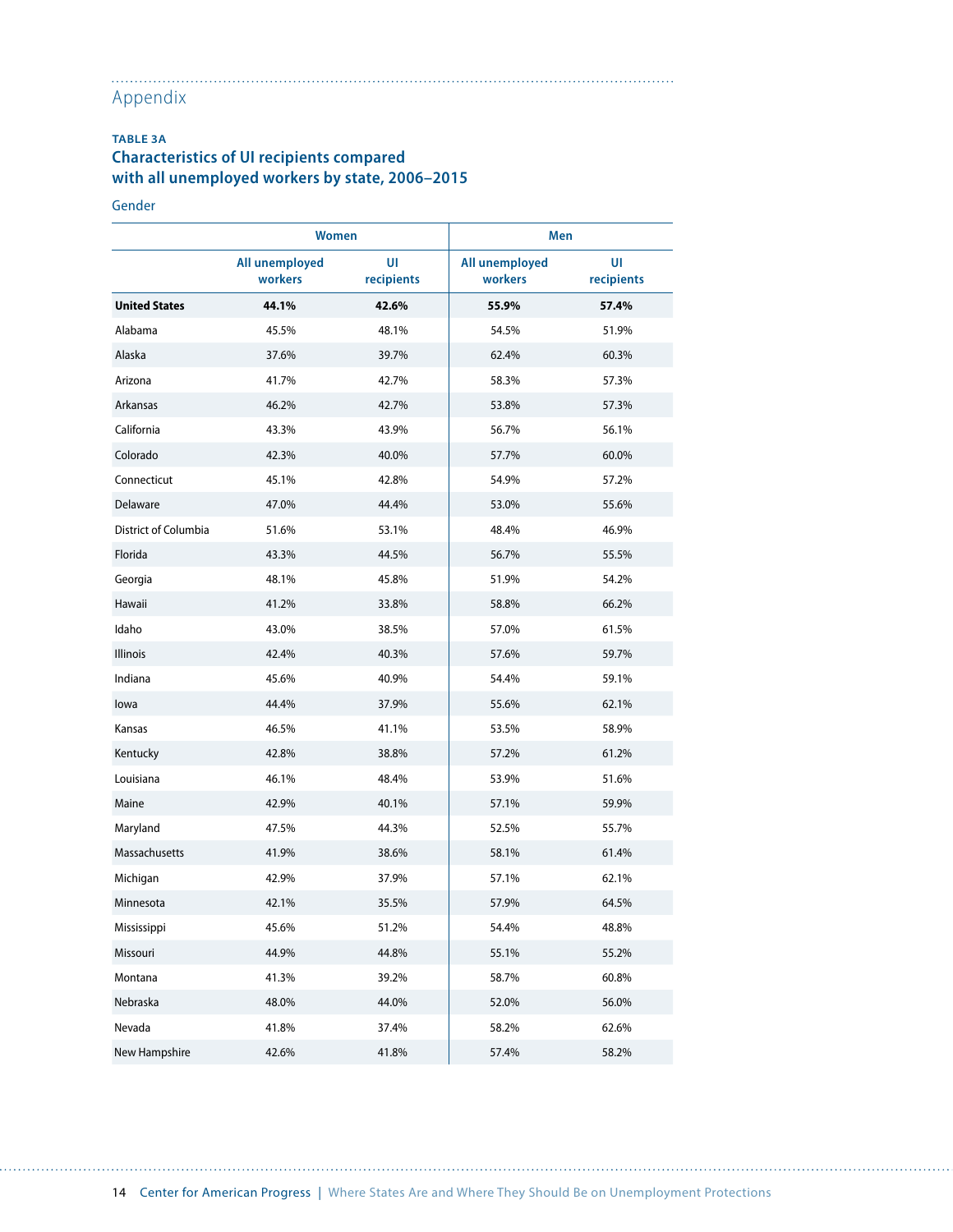|                   | Women                     |                  | Men                       |                  |  |  |
|-------------------|---------------------------|------------------|---------------------------|------------------|--|--|
|                   | All unemployed<br>workers | UI<br>recipients | All unemployed<br>workers | UI<br>recipients |  |  |
| New Jersey        | 45.0%                     | 45.0%            | 55.0%                     | 55.0%            |  |  |
| <b>New Mexico</b> | 45.1%                     | 40.7%            | 54.9%                     | 59.3%            |  |  |
| New York          | 44.0%                     | 42.8%            | 56.0%                     | 57.2%            |  |  |
| North Carolina    | 46.5%                     | 42.4%            | 53.5%                     | 57.6%            |  |  |
| North Dakota      | 43.3%                     | 26.0%            | 56.7%                     | 74.0%            |  |  |
| Ohio              | 43.3%                     | 36.3%            | 56.7%                     | 63.7%            |  |  |
| Oklahoma          | 43.8%                     | 43.5%            | 56.2%                     | 56.5%            |  |  |
| Oregon            | 42.5%                     | 40.3%            | 57.5%                     | 59.7%            |  |  |
| Pennsylvania      | 43.7%                     | 42.7%            | 56.3%                     | 57.3%            |  |  |
| Rhode Island      | 42.9%                     | 45.4%            | 57.1%                     | 54.6%            |  |  |
| South Carolina    | 46.9%                     | 47.7%            | 53.1%                     | 52.3%            |  |  |
| South Dakota      | 45.7%                     | 40.4%            | 54.3%                     | 59.6%            |  |  |
| Tennessee         | 44.7%                     | 46.2%            | 55.3%                     | 53.8%            |  |  |
| <b>Texas</b>      | 46.4%                     | 43.9%            | 53.6%                     | 56.1%            |  |  |
| Utah              | 40.7%                     | 35.7%            | 59.3%                     | 64.3%            |  |  |
| Vermont           | 46.4%                     | 39.8%            | 53.6%                     | 60.2%            |  |  |
| Virginia          | 46.5%                     | 42.5%            | 53.5%                     | 57.5%            |  |  |
| Washington        | 42.0%                     | 37.5%            | 58.0%                     | 62.5%            |  |  |
| West Virginia     | 39.1%                     | 31.3%            | 60.9%                     | 68.7%            |  |  |
| Wisconsin         | 42.0%                     | 40.5%            | 58.0%                     | 59.5%            |  |  |
| Wyoming           | 44.5%                     | 32.0%            | 55.5%                     | 68.0%            |  |  |

Notes: Except for educational attainment, which is limited to individuals ages 25 and older, estimates are for individuals from ages 16 to 85. The Benefit Accuracy Measurement, or BAM, survey data are a statistical sampling of state UI administrative data managed by the U.S. Department of Labor. The<br>sample captures paid claims in three programs: state UI, Unemployment Compen Ex-Servicemembers. Data from 2006 to 2015 are pooled together. Data are weighted to account for state population size and volume of benefit payments. Sources: Estimates of unemployed workers are based on authors'calculations using Center for Economic and Policy Research uniform extracts of the<br>Current Population Survey Outgoing Rotation Group. See CEPRdata,"CPS Outgoing upon request by the BAM program of the U.S. Department of Labor in February 2016.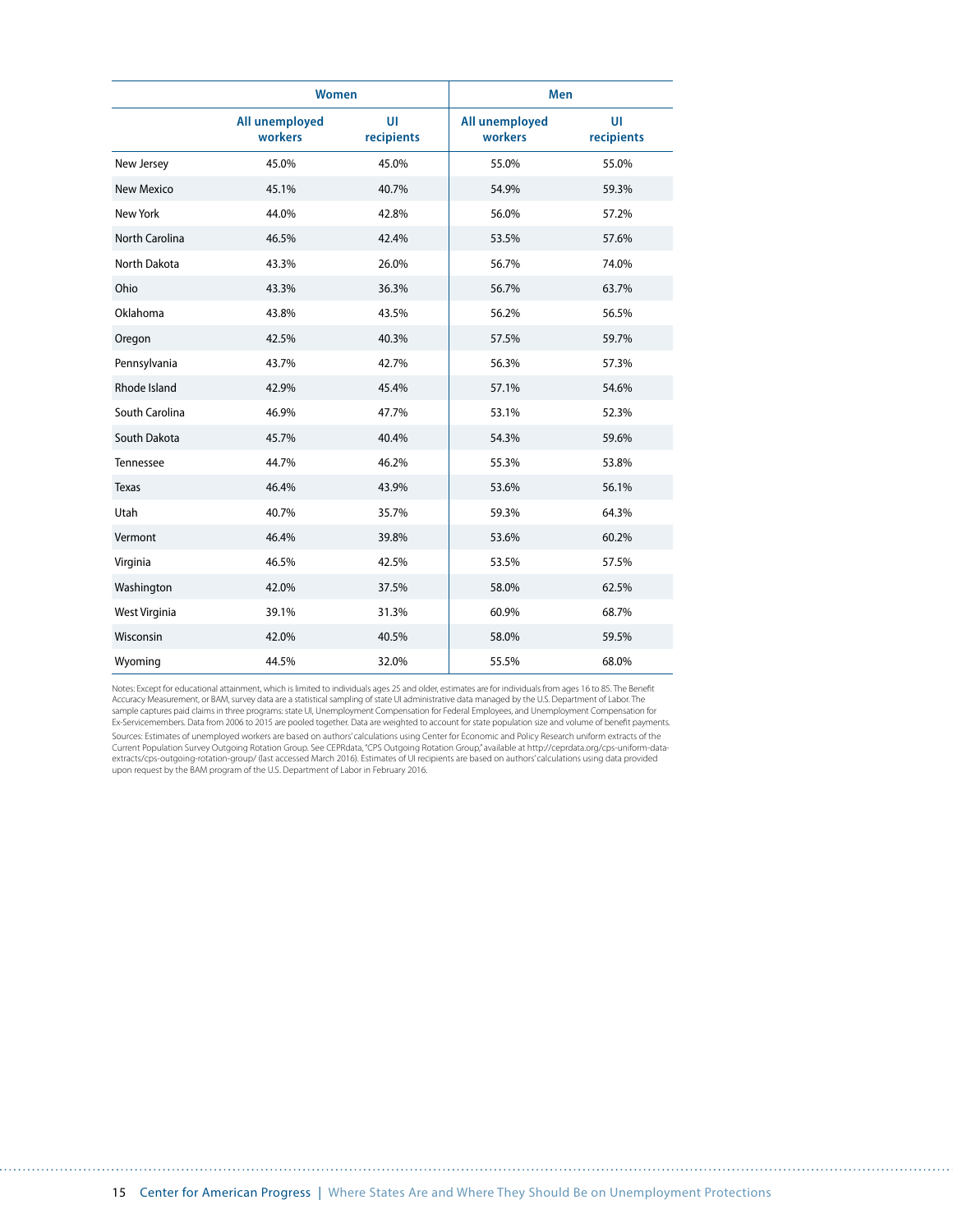# **TABLE 3B Characteristics of UI recipients compared with all unemployed workers by state, 2006–2015**

Educational attainment

|                         | Less than<br>high school     |                  | <b>High school</b><br>or GED |                  | <b>Some college</b><br>or associate's degree |                  | <b>College</b><br>or higher  |                  |
|-------------------------|------------------------------|------------------|------------------------------|------------------|----------------------------------------------|------------------|------------------------------|------------------|
|                         | All<br>unemployed<br>workers | UI<br>recipients | All<br>unemployed<br>workers | UI<br>recipients | All<br>unemployed<br>workers                 | UI<br>recipients | All<br>unemployed<br>workers | UI<br>recipients |
| <b>United States</b>    | 14.0%                        | 14.4%            | 36.2%                        | 38.5%            | 28.7%                                        | 29.9%            | 21.0%                        | 17.2%            |
| Alabama                 | 15.5%                        | 16.6%            | 40.9%                        | 47.3%            | 29.3%                                        | 24.7%            | 14.3%                        | 11.4%            |
| Alaska                  | 8.0%                         | 11.8%            | 42.5%                        | 50.7%            | 35.3%                                        | 27.4%            | 14.2%                        | 10.1%            |
| Arizona                 | 19.0%                        | 21.6%            | 31.5%                        | 30.4%            | 30.5%                                        | 34.9%            | 19.0%                        | 13.1%            |
| Arkansas                | 16.9%                        | 14.8%            | 41.6%                        | 47.1%            | 27.7%                                        | 29.4%            | 13.8%                        | 8.7%             |
| California              | 19.7%                        | 22.3%            | 28.4%                        | 24.9%            | 28.5%                                        | 32.6%            | 23.3%                        | 20.2%            |
| Colorado                | 12.8%                        | 12.3%            | 26.7%                        | 26.1%            | 32.3%                                        | 39.2%            | 28.2%                        | 22.4%            |
| Connecticut             | 11.2%                        | 14.4%            | 38.3%                        | 40.1%            | 25.3%                                        | 27.2%            | 25.2%                        | 18.4%            |
| Delaware                | 12.1%                        | 13.4%            | 42.5%                        | 45.8%            | 25.7%                                        | 26.7%            | 19.7%                        | 14.1%            |
| District of<br>Columbia | 14.8%                        | 10.2%            | 36.7%                        | 30.1%            | 18.1%                                        | 25.7%            | 30.4%                        | 34.0%            |
| Florida                 | 10.7%                        | 13.0%            | 38.1%                        | 39.3%            | 29.5%                                        | 30.5%            | 21.7%                        | 17.3%            |
| Georgia                 | 13.7%                        | 14.9%            | 36.7%                        | 40.9%            | 29.6%                                        | 25.6%            | 19.9%                        | 18.7%            |
| Hawaii                  | 8.6%                         | 10.0%            | 40.2%                        | 46.3%            | 31.3%                                        | 28.1%            | 19.9%                        | 15.5%            |
| Idaho                   | 12.8%                        | 16.5%            | 32.7%                        | 37.5%            | 35.2%                                        | 33.6%            | 19.3%                        | 12.4%            |
| Illinois                | 12.3%                        | 13.9%            | 36.9%                        | 36.4%            | 27.6%                                        | 31.4%            | 23.2%                        | 18.3%            |
| Indiana                 | 12.6%                        | 12.0%            | 43.6%                        | 48.9%            | 28.9%                                        | 27.3%            | 14.8%                        | 11.8%            |
| lowa                    | 12.7%                        | 9.8%             | 37.6%                        | 52.6%            | 33.5%                                        | 25.7%            | 16.1%                        | 11.9%            |
| Kansas                  | 9.9%                         | 11.3%            | 34.1%                        | 40.7%            | 31.9%                                        | 32.2%            | 24.0%                        | 15.8%            |
| Kentucky                | 15.9%                        | 13.3%            | 39.6%                        | 46.6%            | 30.1%                                        | 28.5%            | 14.4%                        | 11.6%            |
| Louisiana               | 19.3%                        | 16.9%            | 42.0%                        | 44.7%            | 26.8%                                        | 27.3%            | 12.0%                        | 11.1%            |
| Maine                   | 9.2%                         | 10.2%            | 44.2%                        | 50.7%            | 28.8%                                        | 25.1%            | 17.8%                        | 13.9%            |
| Maryland                | 10.3%                        | 12.0%            | 36.8%                        | 42.8%            | 25.4%                                        | 26.3%            | 27.5%                        | 18.8%            |
| Massachusetts           | 8.7%                         | 10.8%            | 35.0%                        | 38.6%            | 25.0%                                        | 27.3%            | 31.3%                        | 23.3%            |
| Michigan                | 9.1%                         | 9.9%             | 41.4%                        | 44.7%            | 32.1%                                        | 31.7%            | 17.3%                        | 13.8%            |
| Minnesota               | 8.9%                         | 7.2%             | 30.0%                        | 48.0%            | 36.5%                                        | 26.5%            | 24.6%                        | 18.3%            |
| Mississippi             | 18.3%                        | 19.3%            | 38.5%                        | 41.9%            | 30.7%                                        | 29.5%            | 12.5%                        | 9.3%             |
| Missouri                | 12.0%                        | 12.3%            | 42.4%                        | 43.3%            | 30.1%                                        | 31.3%            | 15.5%                        | 13.0%            |
| Montana                 | 9.2%                         | 7.6%             | 37.8%                        | 44.6%            | 33.7%                                        | 32.3%            | 19.3%                        | 15.5%            |
| Nebraska                | 12.7%                        | 11.8%            | 35.3%                        | 44.6%            | 32.7%                                        | 29.3%            | 19.2%                        | 14.3%            |
| Nevada                  | 14.9%                        | 17.0%            | 40.1%                        | 37.3%            | 29.2%                                        | 33.7%            | 15.8%                        | 12.0%            |
| New Hampshire           | 6.8%                         | 8.8%             | 34.9%                        | 41.3%            | 30.4%                                        | 30.2%            | 27.8%                        | 19.7%            |
| New Jersey              | 9.0%                         | 12.8%            | 38.4%                        | 39.5%            | 25.0%                                        | 26.8%            | 27.5%                        | 20.9%            |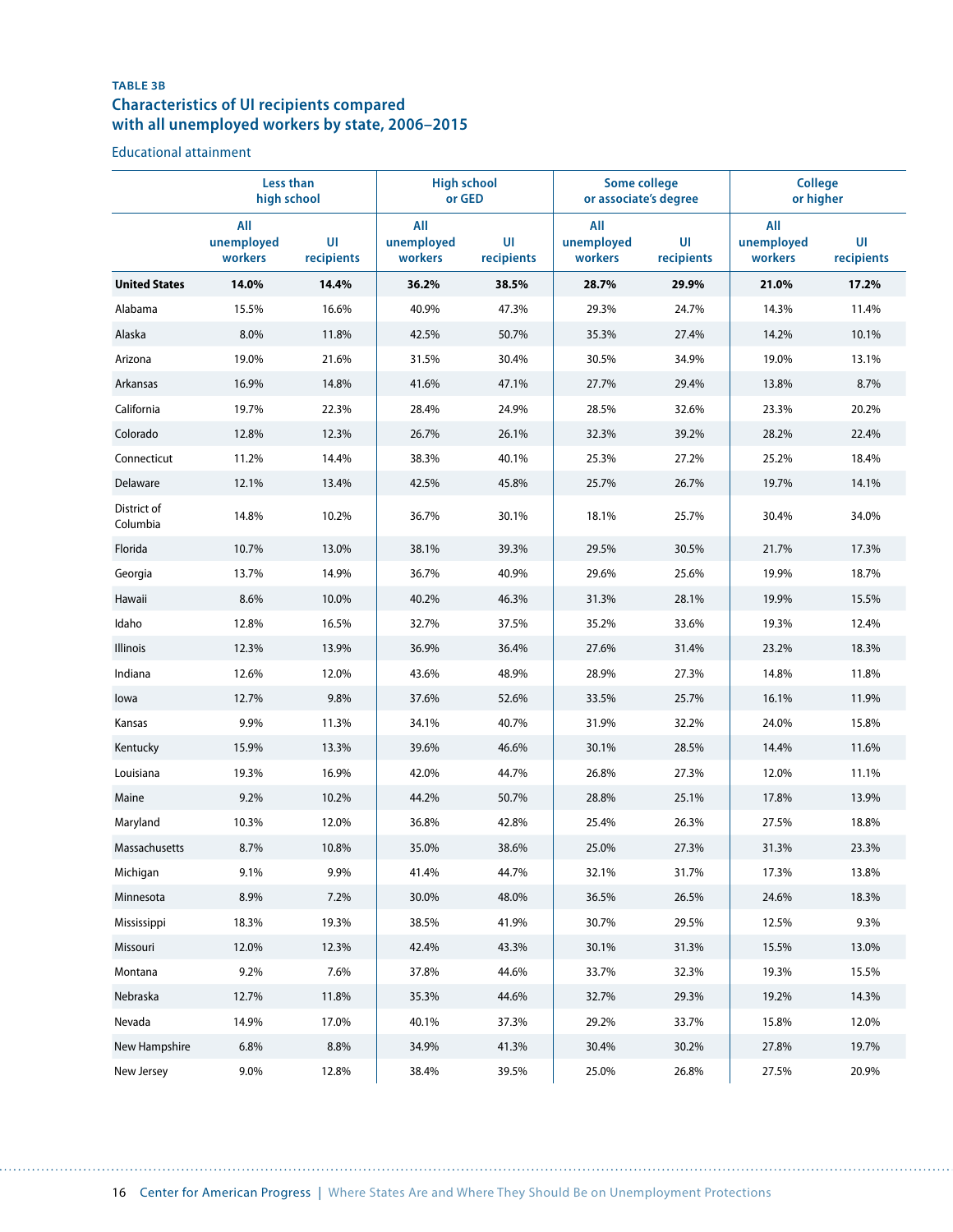|                   | Less than<br>high school     |                  | <b>High school</b><br>or GED |                 |                              | Some college<br>or associate's degree |                              | <b>College</b><br>or higher |  |
|-------------------|------------------------------|------------------|------------------------------|-----------------|------------------------------|---------------------------------------|------------------------------|-----------------------------|--|
|                   | All<br>unemployed<br>workers | UI<br>recipients | All<br>unemployed<br>workers | U<br>recipients | All<br>unemployed<br>workers | UI<br>recipients                      | All<br>unemployed<br>workers | UI<br>recipients            |  |
| <b>New Mexico</b> | 15.0%                        | 18.6%            | 32.2%                        | 35.5%           | 32.3%                        | 32.1%                                 | 20.6%                        | 13.8%                       |  |
| New York          | 12.7%                        | 13.9%            | 33.3%                        | 30.6%           | 26.0%                        | 31.0%                                 | 28.1%                        | 24.5%                       |  |
| North Carolina    | 18.1%                        | 17.4%            | 36.0%                        | 44.2%           | 27.6%                        | 27.2%                                 | 18.3%                        | 11.2%                       |  |
| North Dakota      | 11.0%                        | 11.5%            | 35.5%                        | 45.2%           | 33.4%                        | 30.3%                                 | 20.2%                        | 13.1%                       |  |
| Ohio              | 11.1%                        | 9.0%             | 43.9%                        | 47.9%           | 28.5%                        | 29.9%                                 | 16.4%                        | 13.2%                       |  |
| Oklahoma          | 12.9%                        | 12.2%            | 37.8%                        | 41.9%           | 32.6%                        | 32.3%                                 | 16.6%                        | 13.6%                       |  |
| Oregon            | 10.3%                        | 12.8%            | 34.8%                        | 35.4%           | 35.6%                        | 36.0%                                 | 19.2%                        | 15.8%                       |  |
| Pennsylvania      | 10.2%                        | 10.2%            | 45.1%                        | 51.4%           | 24.3%                        | 22.9%                                 | 20.4%                        | 15.5%                       |  |
| Rhode Island      | 16.3%                        | 15.1%            | 36.8%                        | 37.1%           | 27.6%                        | 28.9%                                 | 19.4%                        | 18.9%                       |  |
| South Carolina    | 17.2%                        | 15.1%            | 39.7%                        | 44.2%           | 29.1%                        | 28.6%                                 | 14.1%                        | 12.1%                       |  |
| South Dakota      | 14.0%                        | 10.3%            | 39.4%                        | 44.1%           | 30.6%                        | 28.8%                                 | 16.0%                        | 16.8%                       |  |
| Tennessee         | 15.2%                        | 14.1%            | 42.0%                        | 44.9%           | 26.2%                        | 27.5%                                 | 16.6%                        | 13.6%                       |  |
| <b>Texas</b>      | 21.0%                        | 16.0%            | 32.9%                        | 33.0%           | 27.5%                        | 32.6%                                 | 18.6%                        | 18.4%                       |  |
| Utah              | 8.4%                         | 12.3%            | 39.0%                        | 38.0%           | 33.4%                        | 31.5%                                 | 19.1%                        | 18.2%                       |  |
| Vermont           | 10.0%                        | 12.4%            | 40.8%                        | 42.3%           | 24.8%                        | 26.2%                                 | 24.4%                        | 19.0%                       |  |
| Virginia          | 14.1%                        | 11.9%            | 35.7%                        | 36.1%           | 26.5%                        | 32.7%                                 | 23.7%                        | 19.2%                       |  |
| Washington        | 11.1%                        | 12.4%            | 28.6%                        | 33.3%           | 35.2%                        | 36.1%                                 | 25.2%                        | 18.2%                       |  |
| West Virginia     | 15.1%                        | 13.6%            | 51.0%                        | 53.7%           | 21.7%                        | 24.3%                                 | 12.1%                        | 8.4%                        |  |
| Wisconsin         | 9.1%                         | 12.5%            | 40.1%                        | 53.1%           | 31.8%                        | 22.6%                                 | 19.0%                        | 11.9%                       |  |
| Wyoming           | 10.9%                        | 11.0%            | 43.2%                        | 44.3%           | 32.9%                        | 32.0%                                 | 13.1%                        | 12.8%                       |  |

Notes: Except for educational attainment, which is limited to individuals ages 25 and older, estimates are for individuals from ages 16 to 85. The Benefit Accuracy Measurement, or BAM, survey data are a statistical sam-<br>pl Compensation for Ex-Servicemembers. Data from 2006 to 2015 are pooled together. Data are weighted to account for state population size and volume of benefit payments.

Sources: Estimates of unemployed workers are based on authors' calculations using Center for Economic and Policy Research uniform extracts of the Current Population Survey Outgoing Rotation Group. See CEPRdata,"CPS Outgoing Rotation Group,"available at http://ceprdata.org/cps-uniform-data-extracts/cps-outgoing-rotation-group/ (last accessed March 2016). Estimates of UI recipients are based on authors'<br>calculations using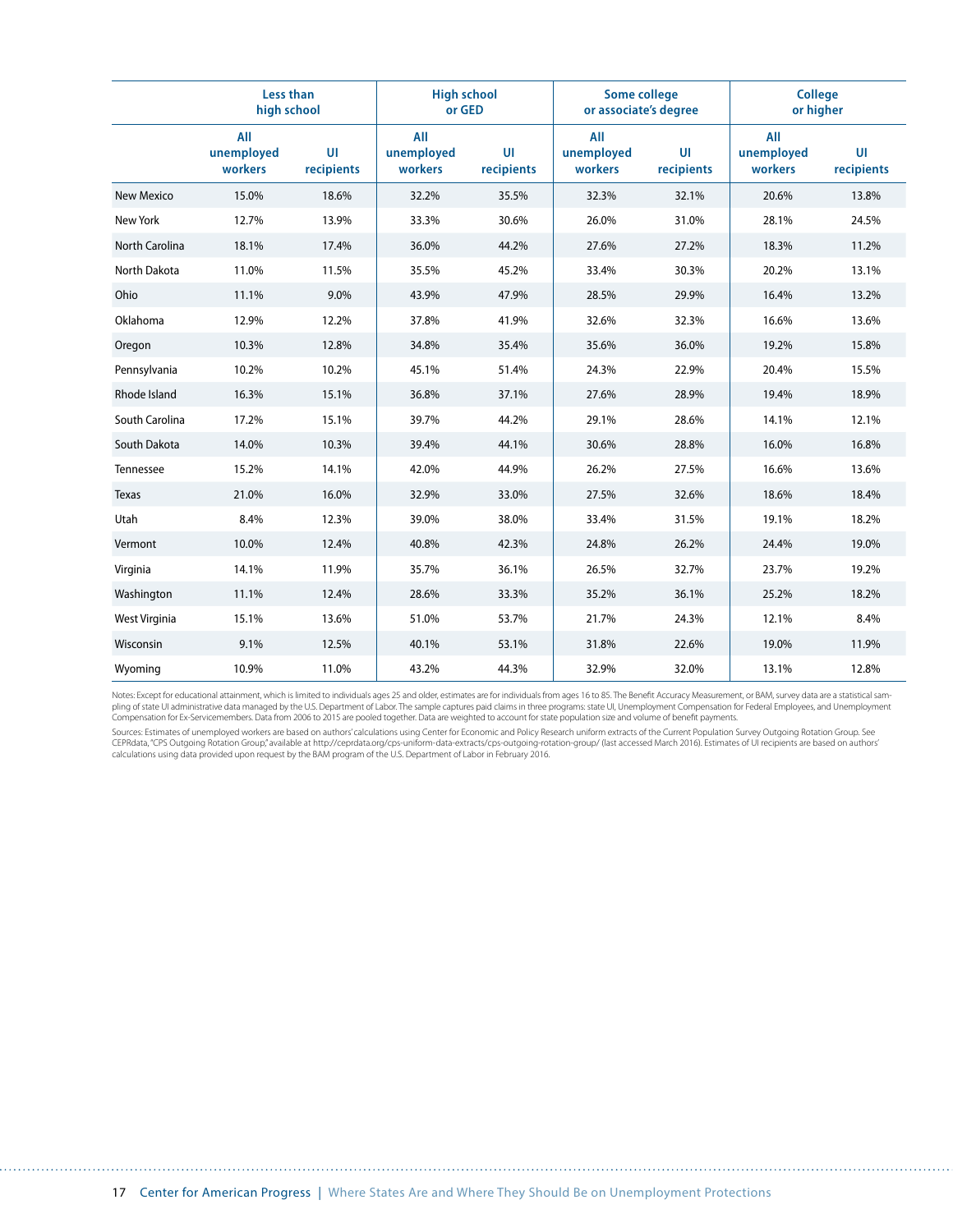### **TABLE 3C Characteristics of UI recipients compared with all unemployed workers by state, 2006–2015**

Race/ethnicity

|                         | White, non-Latino            |                  | Nonwhite, non-Latino         |                  | Latino, any race             |                  |  |
|-------------------------|------------------------------|------------------|------------------------------|------------------|------------------------------|------------------|--|
|                         | All<br>unemployed<br>workers | UI<br>recipients | All<br>unemployed<br>workers | UI<br>recipients | All<br>unemployed<br>workers | UI<br>recipients |  |
| <b>United States</b>    | 55.0%                        | 60.3%            | 26.1%                        | 22.9%            | 18.9%                        | 16.7%            |  |
| Alabama                 | 52.8%                        | 55.1%            | 42.9%                        | 43.7%            | 4.3%                         | 1.3%             |  |
| Alaska                  | 58.8%                        | 53.2%            | 35.4%                        | 39.7%            | 5.8%                         | 7.1%             |  |
| Arizona                 | 47.0%                        | 49.9%            | 13.9%                        | 14.1%            | 39.2%                        | 36.0%            |  |
| Arkansas                | 62.7%                        | 66.5%            | 31.9%                        | 29.3%            | 5.4%                         | 4.2%             |  |
| California              | 35.4%                        | 37.8%            | 21.5%                        | 19.7%            | 43.1%                        | 42.5%            |  |
| Colorado                | 64.4%                        | 66.0%            | 11.2%                        | 11.2%            | 24.4%                        | 22.8%            |  |
| Connecticut             | 61.0%                        | 63.4%            | 19.6%                        | 18.6%            | 19.4%                        | 18.0%            |  |
| Delaware                | 55.4%                        | 60.0%            | 35.6%                        | 35.2%            | 9.0%                         | 4.9%             |  |
| District of<br>Columbia | 15.5%                        | 18.6%            | 76.7%                        | 73.0%            | 7.7%                         | 8.4%             |  |
| Florida                 | 48.9%                        | 52.6%            | 26.2%                        | 22.8%            | 24.9%                        | 24.5%            |  |
| Georgia                 | 40.3%                        | 47.0%            | 50.8%                        | 48.8%            | 8.9%                         | 4.2%             |  |
| Hawaii                  | 20.4%                        | 25.5%            | 67.9%                        | 64.9%            | 11.7%                        | 9.5%             |  |
| Idaho                   | 80.3%                        | 82.0%            | 5.4%                         | 3.8%             | 14.3%                        | 14.3%            |  |
| Illinois                | 55.3%                        | 57.7%            | 28.6%                        | 25.8%            | 16.1%                        | 16.5%            |  |
| Indiana                 | 75.9%                        | 81.2%            | 17.3%                        | 15.1%            | 6.8%                         | 3.7%             |  |
| lowa                    | 79.1%                        | 87.0%            | 12.4%                        | 8.4%             | 8.5%                         | 4.6%             |  |
| Kansas                  | 70.1%                        | 76.2%            | 19.4%                        | 17.7%            | 10.5%                        | 6.1%             |  |
| Kentucky                | 81.8%                        | 85.2%            | 14.7%                        | 12.9%            | 3.5%                         | 1.8%             |  |
| Louisiana               | 44.2%                        | 44.4%            | 50.1%                        | 53.2%            | 5.7%                         | 2.4%             |  |
| Maine                   | 91.4%                        | 95.2%            | 7.1%                         | 3.5%             | 1.4%                         | 1.3%             |  |
| Maryland                | 43.2%                        | 52.3%            | 48.7%                        | 42.2%            | 8.2%                         | 5.5%             |  |
| Massachusetts           | 70.2%                        | 78.2%            | 15.5%                        | 11.9%            | 14.3%                        | 9.9%             |  |
| Michigan                | 68.8%                        | 75.8%            | 26.6%                        | 20.0%            | 4.7%                         | 4.2%             |  |
| Minnesota               | 74.4%                        | 85.2%            | 19.9%                        | 10.9%            | 5.7%                         | 3.9%             |  |
| Mississippi             | 40.0%                        | 38.0%            | 57.1%                        | 60.8%            | 2.9%                         | 1.2%             |  |
| Missouri                | 72.4%                        | 75.8%            | 24.0%                        | 22.2%            | 3.7%                         | 2.0%             |  |
| Montana                 | 83.7%                        | 84.5%            | 13.2%                        | 12.7%            | 3.1%                         | 2.8%             |  |
| Nebraska                | 68.8%                        | 77.6%            | 18.3%                        | 14.0%            | 12.9%                        | 8.4%             |  |
| Nevada                  | 49.3%                        | 57.1%            | 20.9%                        | 20.3%            | 29.8%                        | 22.7%            |  |
| New Hampshire           | 90.6%                        | 91.7%            | 5.0%                         | 4.7%             | 4.4%                         | 3.6%             |  |
| New Jersey              | 51.9%                        | 55.0%            | 26.5%                        | 25.0%            | 21.7%                        | 20.0%            |  |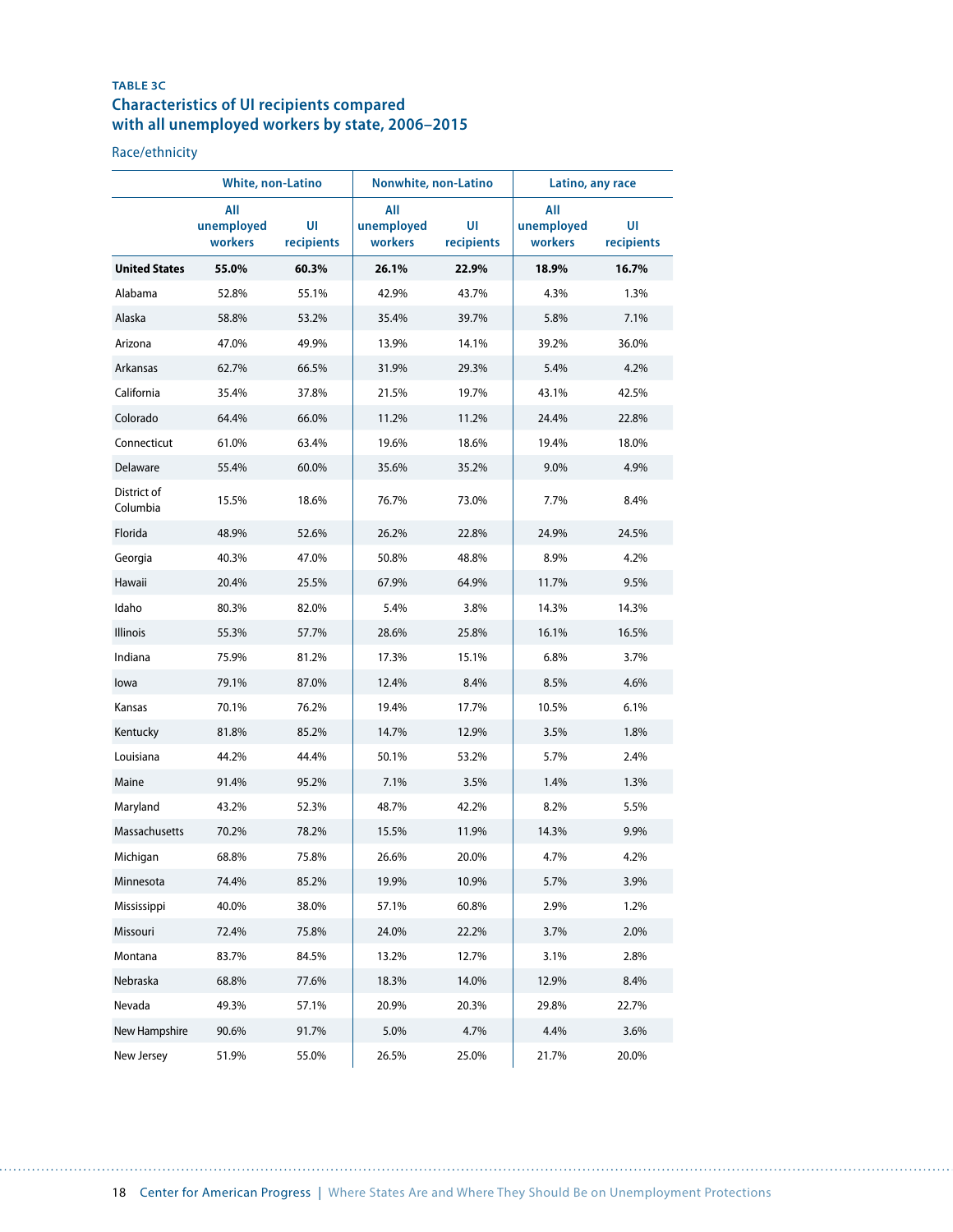|                       | <b>White, non-Latino</b>     |                  | Nonwhite, non-Latino         |                  | Latino, any race             |                  |  |
|-----------------------|------------------------------|------------------|------------------------------|------------------|------------------------------|------------------|--|
|                       | All<br>unemployed<br>workers | UI<br>recipients | All<br>unemployed<br>workers | UI<br>recipients | All<br>unemployed<br>workers | UI<br>recipients |  |
| <b>New Mexico</b>     | 35.2%                        | 33.2%            | 15.8%                        | 15.3%            | 49.0%                        | 51.5%            |  |
| <b>New York</b>       | 49.9%                        | 56.4%            | 30.1%                        | 25.1%            | 20.0%                        | 18.5%            |  |
| <b>North Carolina</b> | 51.8%                        | 58.1%            | 39.7%                        | 37.1%            | 8.5%                         | 4.8%             |  |
| <b>North Dakota</b>   | 69.4%                        | 81.8%            | 27.9%                        | 12.5%            | 2.8%                         | 5.6%             |  |
| Ohio                  | 73.7%                        | 80.5%            | 22.9%                        | 17.2%            | 3.4%                         | 2.4%             |  |
| Oklahoma              | 57.7%                        | 68.1%            | 33.9%                        | 27.5%            | 8.4%                         | 4.4%             |  |
| Oregon                | 77.0%                        | 81.7%            | 11.1%                        | 8.0%             | 11.9%                        | 10.3%            |  |
| Pennsylvania          | 72.3%                        | 78.3%            | 19.5%                        | 16.0%            | 8.2%                         | 5.7%             |  |
| Rhode Island          | 66.9%                        | 78.7%            | 13.2%                        | 9.3%             | 19.9%                        | 12.1%            |  |
| South Carolina        | 50.4%                        | 48.9%            | 45.3%                        | 49.5%            | 4.3%                         | 1.7%             |  |
| South Dakota          | 71.1%                        | 75.4%            | 24.4%                        | 20.8%            | 4.5%                         | 3.7%             |  |
| Tennessee             | 67.2%                        | 73.7%            | 28.5%                        | 25.2%            | 4.3%                         | 1.0%             |  |
| <b>Texas</b>          | 35.5%                        | 40.8%            | 24.3%                        | 26.5%            | 40.2%                        | 32.6%            |  |
| Utah                  | 75.4%                        | 79.0%            | 8.9%                         | 8.1%             | 15.7%                        | 12.9%            |  |
| Vermont               | 93.8%                        | 95.4%            | 5.4%                         | 3.5%             | 0.8%                         | 1.0%             |  |
| Virginia              | 56.6%                        | 55.5%            | 36.5%                        | 39.0%            | 6.9%                         | 5.5%             |  |
| Washington            | 69.9%                        | 74.5%            | 17.8%                        | 13.7%            | 12.3%                        | 11.8%            |  |
| West Virginia         | 92.4%                        | 94.8%            | 6.9%                         | 4.6%             | 0.8%                         | 0.6%             |  |
| Wisconsin             | 71.9%                        | 80.1%            | 20.9%                        | 14.2%            | 7.2%                         | 5.7%             |  |
| Wyoming               | 80.0%                        | 83.4%            | 9.3%                         | 6.5%             | 10.7%                        | 10.1%            |  |

Notes: Except for educational attainment, which is limited to individuals ages 25 and older, estimates are for individuals from ages 16 to 85. The Benefit<br>Accuracy Measurement, or BAM, survey data are a statistical samplin Ex-Servicemembers. Data from 2006 to 2015 are pooled together. Data are weighted to account for state population size and volume of benefit payments. Sources: Estimates of unemployed workers are based on authors' calculations using Center for Economic and Policy Research uniform extracts of the Current Population Survey Outgoing Rotation Group. See CEPRdata, "CPS Outgoing Rotation Group," available at http://ceprdata.org/cps-uniform-data-<br>extracts/cps-outgoing-rotation-group/ (last accessed March 2016). Estimates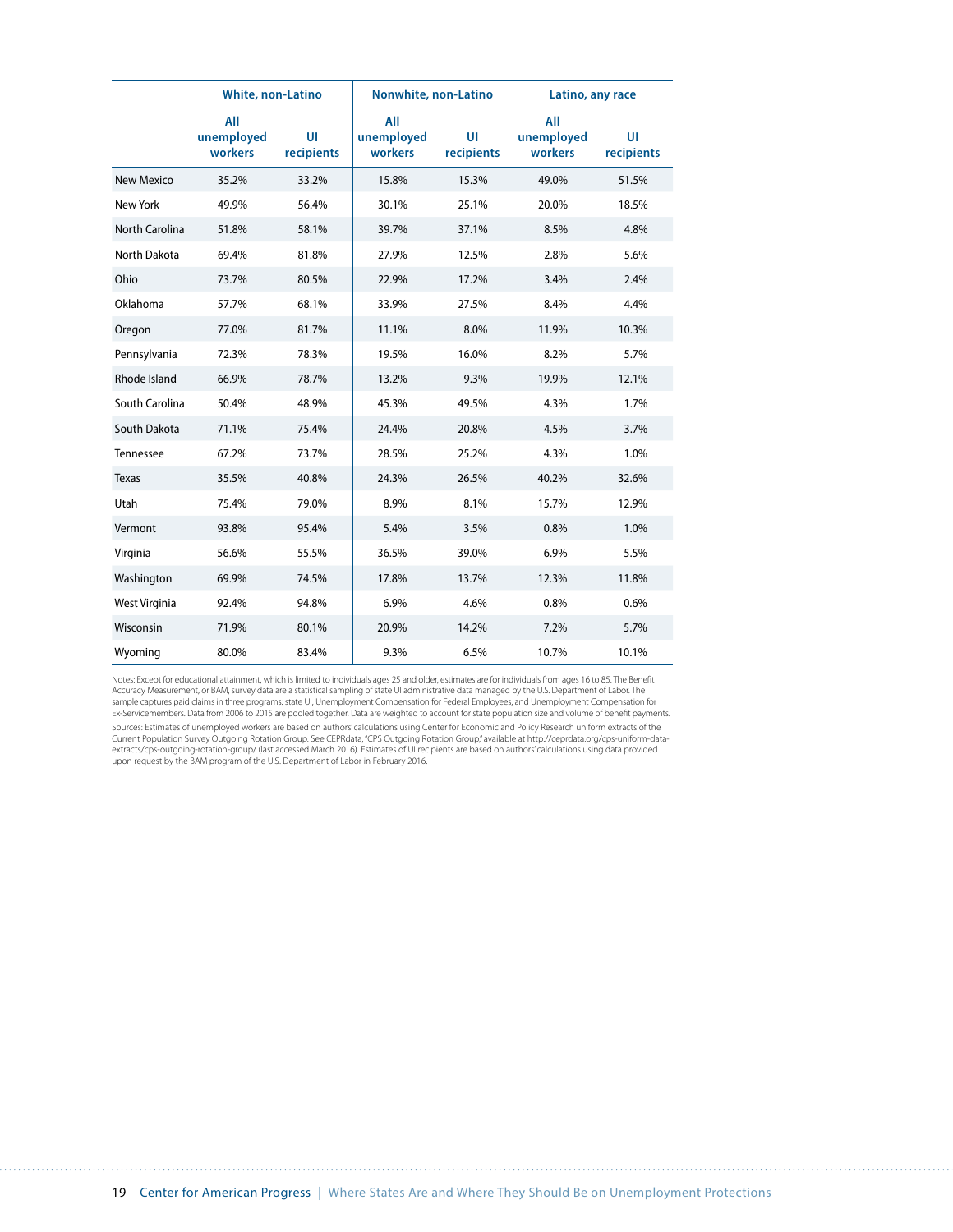# **TABLE 3D Characteristics of UI recipients compared with all unemployed workers by state, 2006–2015**

#### Age

|                         | 16 years to 24 years         |                  | 25 years to 44 years         |                  | 45 years and older           |                  |  |
|-------------------------|------------------------------|------------------|------------------------------|------------------|------------------------------|------------------|--|
|                         | All<br>unemployed<br>workers | UI<br>recipients | All<br>unemployed<br>workers | UI<br>recipients | All<br>unemployed<br>workers | UI<br>recipients |  |
| <b>United States</b>    | 28.7%                        | 8.7%             | 40.0%                        | 47.0%            | 31.4%                        | 44.2%            |  |
| Alabama                 | 31.2%                        | 11.3%            | 44.6%                        | 48.7%            | 24.3%                        | 40.1%            |  |
| Alaska                  | 30.7%                        | 11.9%            | 37.7%                        | 47.2%            | 31.7%                        | 40.9%            |  |
| Arizona                 | 29.6%                        | 9.4%             | 37.8%                        | 46.2%            | 32.6%                        | 44.4%            |  |
| Arkansas                | 30.6%                        | 10.3%            | 40.8%                        | 49.5%            | 28.6%                        | 40.2%            |  |
| California              | 27.6%                        | 9.2%             | 40.9%                        | 48.7%            | 31.5%                        | 42.0%            |  |
| Colorado                | 28.1%                        | 6.6%             | 37.3%                        | 47.3%            | 34.6%                        | 46.1%            |  |
| Connecticut             | 26.0%                        | 9.9%             | 38.4%                        | 45.2%            | 35.6%                        | 44.8%            |  |
| Delaware                | 28.0%                        | 9.3%             | 39.2%                        | 44.5%            | 32.8%                        | 46.2%            |  |
| District of<br>Columbia | 24.5%                        | 7.7%             | 44.2%                        | 50.4%            | 31.3%                        | 41.9%            |  |
| Florida                 | 23.0%                        | 7.2%             | 38.8%                        | 45.1%            | 38.2%                        | 47.7%            |  |
| Georgia                 | 27.8%                        | 8.0%             | 43.2%                        | 49.6%            | 29.1%                        | 42.4%            |  |
| Hawaii                  | 30.2%                        | 7.2%             | 39.0%                        | 47.4%            | 30.7%                        | 45.4%            |  |
| Idaho                   | 33.5%                        | 10.2%            | 37.9%                        | 46.7%            | 28.6%                        | 43.1%            |  |
| <b>Illinois</b>         | 27.7%                        | 8.1%             | 39.5%                        | 48.9%            | 32.8%                        | 43.1%            |  |
| Indiana                 | 28.8%                        | 8.1%             | 42.2%                        | 48.1%            | 29.1%                        | 43.9%            |  |
| lowa                    | 32.3%                        | 9.3%             | 36.1%                        | 45.3%            | 31.6%                        | 45.5%            |  |
| Kansas                  | 32.5%                        | 9.4%             | 37.7%                        | 47.4%            | 29.9%                        | 43.2%            |  |
| Kentucky                | 31.6%                        | 8.1%             | 42.6%                        | 48.5%            | 25.8%                        | 43.4%            |  |
| Louisiana               | 31.0%                        | 10.7%            | 42.2%                        | 49.1%            | 26.8%                        | 40.2%            |  |
| Maine                   | 32.2%                        | 9.9%             | 33.3%                        | 43.2%            | 34.5%                        | 47.0%            |  |
| Maryland                | 30.5%                        | 9.9%             | 38.2%                        | 46.7%            | 31.3%                        | 43.4%            |  |
| Massachusetts           | 27.1%                        | 8.0%             | 37.4%                        | 45.1%            | 35.6%                        | 46.9%            |  |
| Michigan                | 27.6%                        | 8.6%             | 40.6%                        | 48.9%            | 31.9%                        | 42.5%            |  |
| Minnesota               | 30.0%                        | 9.1%             | 35.9%                        | 47.7%            | 34.1%                        | 43.2%            |  |
| Mississippi             | 31.8%                        | 9.4%             | 42.9%                        | 49.1%            | 25.3%                        | 41.5%            |  |
| Missouri                | 30.7%                        | 7.4%             | 39.3%                        | 48.0%            | 30.0%                        | 44.5%            |  |
| Montana                 | 29.7%                        | 8.3%             | 38.3%                        | 43.4%            | 32.0%                        | 48.3%            |  |
| Nebraska                | 33.5%                        | 8.8%             | 36.5%                        | 45.4%            | 30.1%                        | 45.8%            |  |
| Nevada                  | 25.7%                        | 9.7%             | 40.8%                        | 46.0%            | 33.5%                        | 44.3%            |  |
| New Hampshire           | 31.1%                        | 5.4%             | 33.2%                        | 41.3%            | 35.7%                        | 53.3%            |  |
| New Jersey              | 23.9%                        | 9.3%             | 37.4%                        | 44.1%            | 38.7%                        | 46.6%            |  |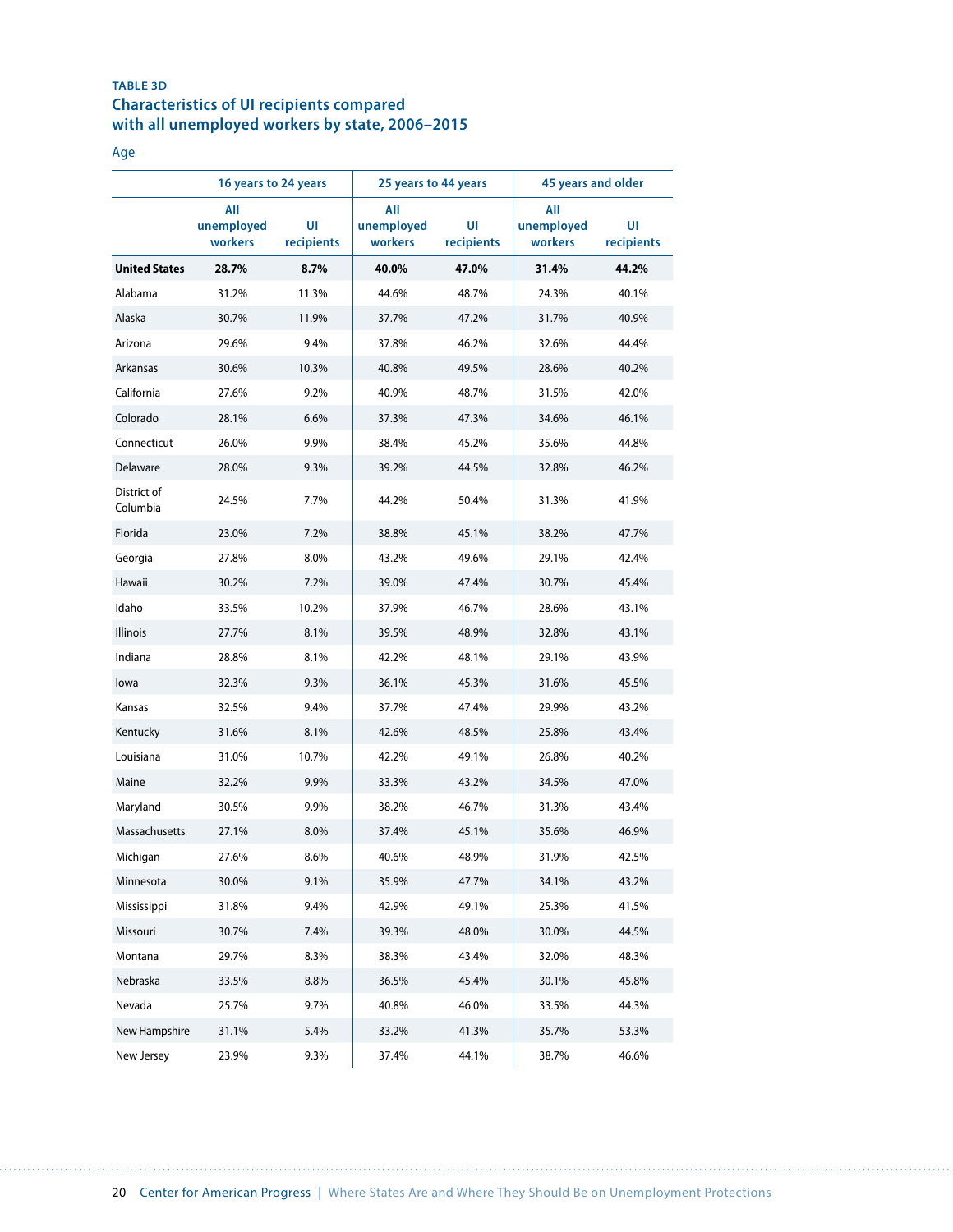|                       | 16 years to 24 years         |                  | 25 years to 44 years         |                  | 45 years and older           |                  |  |
|-----------------------|------------------------------|------------------|------------------------------|------------------|------------------------------|------------------|--|
|                       | All<br>unemployed<br>workers | UI<br>recipients | All<br>unemployed<br>workers | UI<br>recipients | All<br>unemployed<br>workers | UI<br>recipients |  |
| <b>New Mexico</b>     | 25.8%                        | 8.9%             | 43.4%                        | 44.9%            | 30.8%                        | 46.2%            |  |
| <b>New York</b>       | 28.0%                        | 10.0%            | 39.6%                        | 48.0%            | 32.4%                        | 42.0%            |  |
| <b>North Carolina</b> | 29.9%                        | 9.2%             | 40.8%                        | 45.2%            | 29.2%                        | 45.6%            |  |
| <b>North Dakota</b>   | 33.3%                        | 7.2%             | 35.7%                        | 44.7%            | 31.0%                        | 48.1%            |  |
| Ohio                  | 30.6%                        | 8.5%             | 39.0%                        | 46.7%            | 30.4%                        | 44.8%            |  |
| Oklahoma              | 30.2%                        | 9.7%             | 44.8%                        | 49.3%            | 25.0%                        | 41.0%            |  |
| Oregon                | 27.7%                        | 8.9%             | 40.3%                        | 47.3%            | 32.1%                        | 43.8%            |  |
| Pennsylvania          | 30.5%                        | 9.0%             | 36.6%                        | 42.9%            | 32.9%                        | 48.1%            |  |
| Rhode Island          | 28.3%                        | 8.8%             | 39.6%                        | 43.3%            | 32.1%                        | 48.0%            |  |
| South Carolina        | 31.1%                        | 10.7%            | 40.6%                        | 46.5%            | 28.3%                        | 42.8%            |  |
| South Dakota          | 34.7%                        | 6.6%             | 37.0%                        | 42.4%            | 28.3%                        | 51.0%            |  |
| Tennessee             | 30.2%                        | 9.0%             | 43.1%                        | 45.3%            | 26.6%                        | 45.7%            |  |
| Texas                 | 29.8%                        | 7.7%             | 42.3%                        | 50.3%            | 27.9%                        | 42.0%            |  |
| Utah                  | 36.0%                        | 11.4%            | 40.0%                        | 51.5%            | 24.0%                        | 37.1%            |  |
| Vermont               | 30.1%                        | 9.2%             | 33.5%                        | 41.3%            | 36.4%                        | 49.5%            |  |
| Virginia              | 30.2%                        | 7.7%             | 39.8%                        | 46.4%            | 30.0%                        | 45.9%            |  |
| Washington            | 30.0%                        | 8.5%             | 38.8%                        | 49.0%            | 31.2%                        | 42.5%            |  |
| West Virginia         | 32.2%                        | 9.9%             | 41.6%                        | 49.6%            | 26.3%                        | 40.5%            |  |
| Wisconsin             | 31.1%                        | 9.8%             | 39.6%                        | 44.1%            | 29.3%                        | 46.1%            |  |
| Wyoming               | 32.5%                        | 9.5%             | 36.0%                        | 44.4%            | 31.5%                        | 46.1%            |  |

Notes: Except for educational attainment, which is limited to individuals ages 25 and older, estimates are for individuals from ages 16 to 85. The Benefit<br>Accuracy Measurement, or BAM, survey data are a statistical samplin Ex-Servicemembers. Data from 2006 to 2015 are pooled together. Data are weighted to account for state population size and volume of benefit payments. Sources: Estimates of unemployed workers are based on authors' calculations using Center for Economic and Policy Research uniform extracts of the Current Population Survey Outgoing Rotation Group. See CEPRdata, "CPS Outgoing Rotation Group," available at http://ceprdata.org/cps-uniform-data-<br>extracts/cps-outgoing-rotation-group/ (last accessed March 2016). Estimates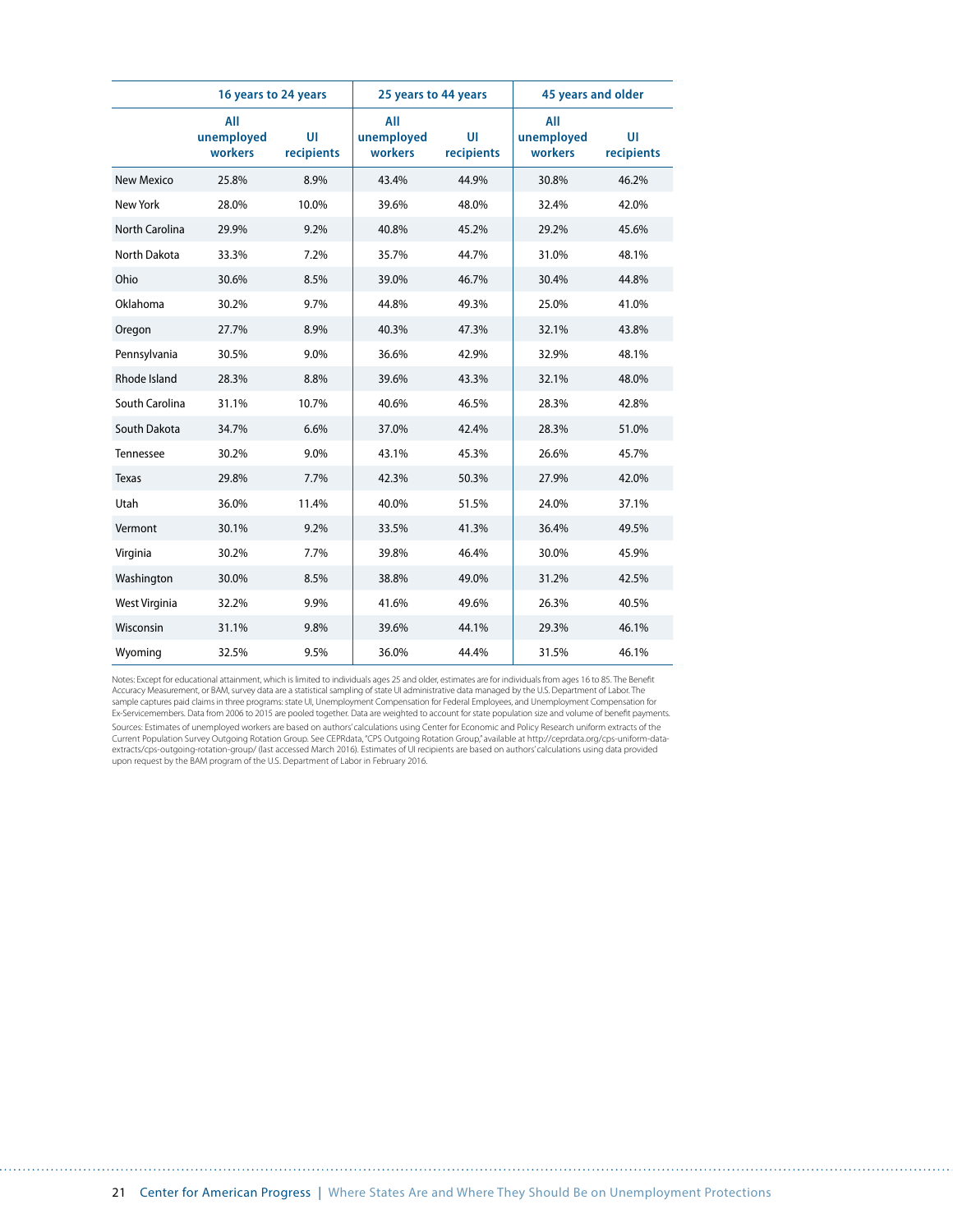# Endnotes

- 1 Rachel West and others, "Strengthening Unemployment Protections in America" (Washington: Center for American Progress, 2016), available at [https://cdn.americanprogress.](https://cdn.americanprogress.org/wp-content/uploads/2016/05/31134245/UI_JSAreport.pdf) [org/wp-content/uploads/2016/05/31134245/UI\\_JSAre](https://cdn.americanprogress.org/wp-content/uploads/2016/05/31134245/UI_JSAreport.pdf)[port.pdf.](https://cdn.americanprogress.org/wp-content/uploads/2016/05/31134245/UI_JSAreport.pdf)
- 2 Heather Boushey and Jordan Eizenga, "Toward a Strong Unemployment Insurance System" (Washington: Center for American Progress, 2011), available at [https://www.](https://www.americanprogress.org/wp-content/uploads/issues/2011/02/pdf/ui_brief.pdf) [americanprogress.org/wp-content/uploads/issues/2011/02/](https://www.americanprogress.org/wp-content/uploads/issues/2011/02/pdf/ui_brief.pdf) [pdf/ui\\_brief.pdf.](https://www.americanprogress.org/wp-content/uploads/issues/2011/02/pdf/ui_brief.pdf)
- 3 Wayne Vroman, "The Role of Unemployment Insurance as an Automatic Stabilizer During a Recession" (Washington: IMPAQ International, 2010), available at [http://wdr.doleta.](http://wdr.doleta.gov/research/FullText_Documents/ETAOP2010-10.pdf) [gov/research/FullText\\_Documents/ETAOP2010-10.pdf.](http://wdr.doleta.gov/research/FullText_Documents/ETAOP2010-10.pdf)
- 4 Arloc Sherman, "Safety Net More Effective Against Poverty Than Previously Thought" (Washington: Center on Budget and Policy Priorities, 2015), available at [http://www.cbpp.](http://www.cbpp.org/research/poverty-and-inequality/safety-net-more-effective-against-poverty-than-previously-thought) [org/research/poverty-and-inequality/safety-net-more](http://www.cbpp.org/research/poverty-and-inequality/safety-net-more-effective-against-poverty-than-previously-thought)[effective-against-poverty-than-previously-thought.](http://www.cbpp.org/research/poverty-and-inequality/safety-net-more-effective-against-poverty-than-previously-thought)
- 5 Heather Boushey and Matt Separa, "Unemployment Insurance Dollars Create Millions of Jobs" (Washington: Center for American Progress, 2011), available at [https://www.ameri](https://www.americanprogress.org/issues/labor/news/2011/09/21/10367/unemployment-insurance-dollars-create-millions-of-jobs/)[canprogress.org/issues/labor/news/2011/09/21/10367/](https://www.americanprogress.org/issues/labor/news/2011/09/21/10367/unemployment-insurance-dollars-create-millions-of-jobs/) [unemployment-insurance-dollars-create-millions-of-jobs/](https://www.americanprogress.org/issues/labor/news/2011/09/21/10367/unemployment-insurance-dollars-create-millions-of-jobs/).
- 6 Joanne W. Hsu, David A. Matsa, and Brian T. Melzer, "Positive Externalities of Social Insurance: Unemployment Insurance and Consumer Credit" (Washington: National Bureau of Economic Research, 2014), available at [http://www.nber.](http://www.nber.org/papers/w20353) [org/papers/w20353.](http://www.nber.org/papers/w20353)
- 7 West and others, "Strengthening Unemployment Protections in America."
- 8 Authors' calculations based on the most recent 12 months of regular UI continued weeks claimed and total unemployment data. As of 2015, 27.2 percent of unemployed workers nationwide claimed UI. However, UI served a lower share of unemployed workers—23.4 percent—if one counts only claims paid, discounting those who faced waiting weeks or claim denials. U.S. Department of Labor Employment and Training Administration, Report 5159, "Claims and Payment Activities," available at [http://ows.doleta.gov/unemploy/](http://ows.doleta.gov/unemploy/DataDownloads.asp) [DataDownloads.asp](http://ows.doleta.gov/unemploy/DataDownloads.asp) (last accessed March 2016).
- 9 Ibid.; U.S. Bureau of Labor Statistics, "Labor Force Statistics from the Current Population Survey," Table A-1, available at <http://www.bls.gov/webapps/legacy/cpsatab1.htm>(last accessed March 2016).
- 10 Authors' calculations based on data from the U.S. Department of Labor, "ET Financial Data Handbook 394 -- FOREWORD," available at [http://ows.doleta.gov/unemploy/](http://ows.doleta.gov/unemploy/hb394.asp) [hb394.asp](http://ows.doleta.gov/unemploy/hb394.asp) (last accessed March 2016); U.S. Department of Labor, *State Unemployment Insurance Trust Fund Solvency Report* (2016), "Total Maximum Amount of Outstanding Advances, United States," available at [http://www.ows.doleta.](http://www.ows.doleta.gov-/unemploy/docs/trustFundSolvReport2016.pdf) [gov-/unemploy/docs/trustFundSolvReport2016.pdf](http://www.ows.doleta.gov-/unemploy/docs/trustFundSolvReport2016.pdf).
- 11 Past experience demonstrates that governors' support can be instrumental in bringing about legislative changes in states' UI programs.
- 12 While the CAP, GCPI, and NELP proposal would provide an additional \$1.68 billion per year for re-employment services and eligibility assessments, many states already supplement the federal funding they receive for re-employment services through so-called piggyback taxes and other measures. These strategies could be a way to fund re-employment services until Congress steps in. See National Association of State Workforce Agencies, "NASWA State Supplemental Funding Survey" (2015), available at [https://www.naswa.](https://www.naswa.org/assets/utilities/serve.cfm?gid=579A599C-9CEF-43E2-9764-575A05345585&dsp_meta=0) [org/assets/utilities/serve.cfm?gid=579A599C-9CEF-43E2-](https://www.naswa.org/assets/utilities/serve.cfm?gid=579A599C-9CEF-43E2-9764-575A05345585&dsp_meta=0) [9764-575A05345585&dsp\\_meta=0](https://www.naswa.org/assets/utilities/serve.cfm?gid=579A599C-9CEF-43E2-9764-575A05345585&dsp_meta=0).
- 13 To support the new federal requirement that states use their worker profiling models—statistical models that identify UI participants most likely to exhaust their benefits—to prioritize delivery of re-employment services, the U.S. Department of Labor has developed tools and resources for states. See, for example, Portia Wu, "Availability of Assistance Building Profiling Models to Identify Unemployment Insurance Claimants Most Likely to Exhaust Benefits" (Washington: U.S. Department of Labor, 2016), available at [http://wdr.doleta.](http://wdr.doleta.gov/directives/attach/TEN/TEN_37-15.pdf) [gov/directives/attach/TEN/TEN\\_37-15.pdf](http://wdr.doleta.gov/directives/attach/TEN/TEN_37-15.pdf).
- 14 Neil Ridley and David Balducchi, "Work Sharing: An Alternative to Layoffs" (Washington: Center for Law and Social Policy, 2012), available at [http://www.clasp.org/resources](http://www.clasp.org/resources-and-publications/files/Work-Sharing-AnAlternative-to-Layoffs.pdf)[and-publications/files/Work-Sharing-AnAlternative-to-](http://www.clasp.org/resources-and-publications/files/Work-Sharing-AnAlternative-to-Layoffs.pdf)[Layoffs.pdf.](http://www.clasp.org/resources-and-publications/files/Work-Sharing-AnAlternative-to-Layoffs.pdf)
- 15 Provisions of the Middle Class Tax Relief and Job Creation Act of 2012 provide guidelines for state work sharing programs. See Neil Ridley and George Wentworth, "A Breakthrough for Work Sharing" (Washington: National Unemployment Law Project, 2012), available at [http://www.](http://www.nelp.org/content/uploads/2015/03/BreakthroughForWorkSharing.pdf) [nelp.org/content/uploads/2015/03/BreakthroughForWork-](http://www.nelp.org/content/uploads/2015/03/BreakthroughForWorkSharing.pdf)[Sharing.pdf](http://www.nelp.org/content/uploads/2015/03/BreakthroughForWorkSharing.pdf).
- 16 Rhode Island's program, which had the highest employer take-up rate of all states with programs during the Great Recession, provides a model of how states can market their programs to employers. See George Wentworth, Claire McKenna, and Lynn Minick, "Lessons Learned: Maximizing the Potential of Work-Sharing in the United States" (New York: National Unemployment Law Project, 2014), available at [http://www.nelp.org/content/uploads/2015/03/Lessons-](http://www.nelp.org/content/uploads/2015/03/Lessons-Learned-Maximizing-Potential-Work-Sharing-in-US.pdf)[Learned-Maximizing-Potential-Work-Sharing-in-US.pdf.](http://www.nelp.org/content/uploads/2015/03/Lessons-Learned-Maximizing-Potential-Work-Sharing-in-US.pdf)
- 17 U.S. Department of Labor, "Self-Employment Assistance," available at [http://workforcesecurity.doleta.gov/unemploy/](http://workforcesecurity.doleta.gov/unemploy/self.asp) [self.asp](http://workforcesecurity.doleta.gov/unemploy/self.asp) (last accessed January 2016).
- 18 Ibid.

- 19 U.S. Department of Labor, "Conformity Requirements for State UC Laws: Experience Rating," available at [http://work](http://workforcesecurity.doleta.gov/unemploy/pdf/uilaws_exper_rating.pdf)[forcesecurity.doleta.gov/unemploy/pdf/uilaws\\_exper\\_rat](http://workforcesecurity.doleta.gov/unemploy/pdf/uilaws_exper_rating.pdf)[ing.pdf](http://workforcesecurity.doleta.gov/unemploy/pdf/uilaws_exper_rating.pdf) (last accessed June 2016).
- 20 U.S. Department of Labor Employment and Training Administration, "Significant Provisions of State Unemployment Insurance Laws, Effective January 2015," available at [http://workforcesecurity.doleta.gov/unemploy/content/sig](http://workforcesecurity.doleta.gov/unemploy/content/sigpros/2010-2019/January2015.pdf)[pros/2010-2019/January2015.pdf](http://workforcesecurity.doleta.gov/unemploy/content/sigpros/2010-2019/January2015.pdf) (last accessed December 2015).
- 21 Authors' calculations based on the most recent 12 months of data analyzed in Thomas Callan, Austin Nichols, and Stephan Lindner, "Unemployment Insurance Modernization and Eligibility" (Washington: Urban Institute, 2016), available at [http://www.urban.org/research/publication/](http://www.urban.org/research/publication/unemployment-insurance-modernization-and-eligibility) [unemployment-insurance-modernization-and-eligibility](http://www.urban.org/research/publication/unemployment-insurance-modernization-and-eligibility). For further detail on estimates, see West and others, "Strengthening Unemployment Protections in America."
- 22 According to the authors' estimates, based on 2016 state minimum-wage rates, 24 states would see their minimum base period earnings requirements rise under the new federal standard.
- 23 In both instances, part-time work entails work for at least 20 hours per week.
- 24 This recommendation does not apply to educational employees.
- 25 U.S. Department of Labor, *Comparison of State Unemployment Laws, Chapter 3: Monetary Entitlement* (2015)*,* available at [http://www.unemploymentinsurance.doleta.gov/](http://www.unemploymentinsurance.doleta.gov/unemploy/pdf/uilawcompar/2015/monetary.pdf) [unemploy/pdf/uilawcompar/2015/monetary.pdf](http://www.unemploymentinsurance.doleta.gov/unemploy/pdf/uilawcompar/2015/monetary.pdf).